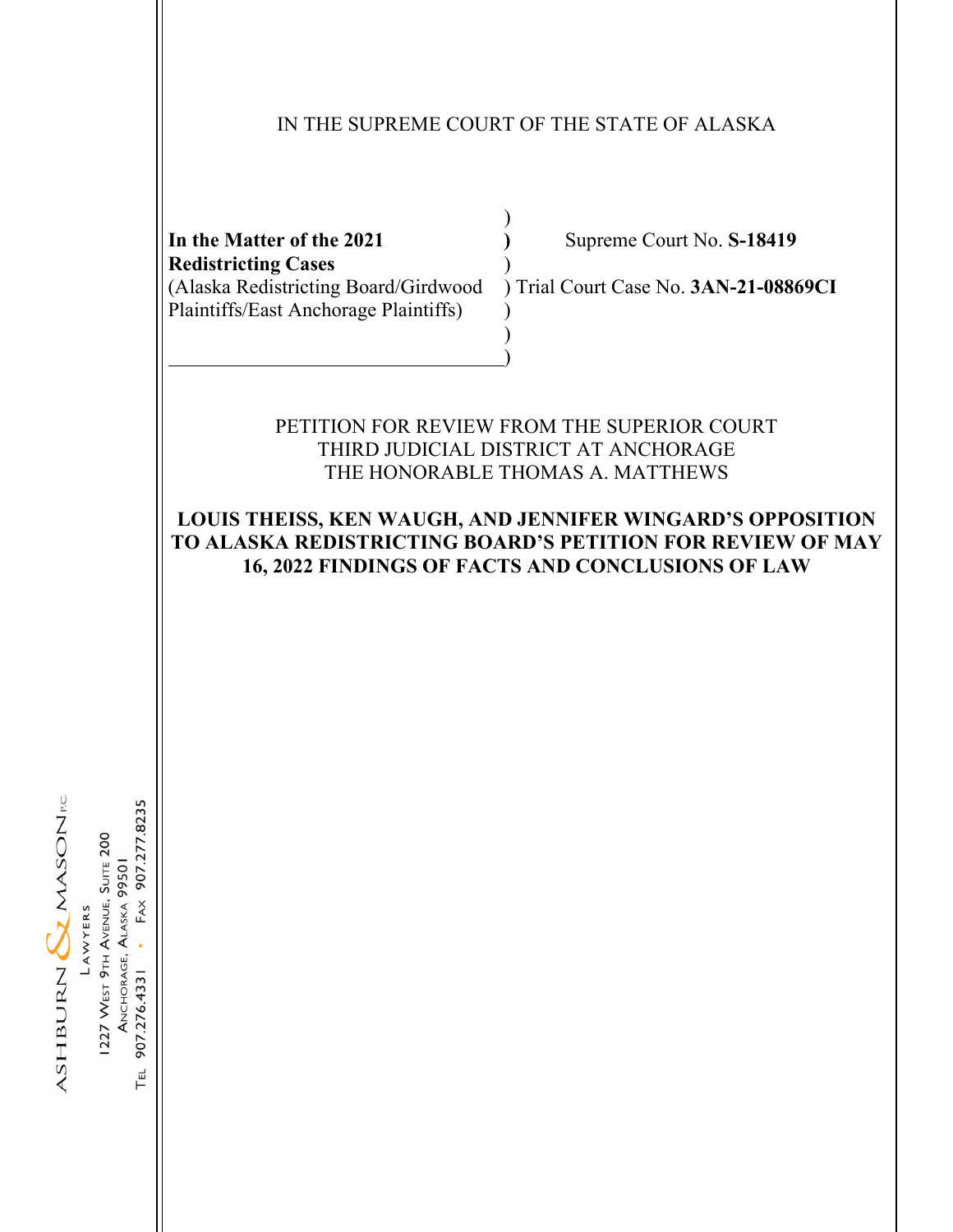# **TABLE OF CONTENTS**

| I.                                                                              |                                                                                    |                                                                                                                                                                                             |  |  |  |
|---------------------------------------------------------------------------------|------------------------------------------------------------------------------------|---------------------------------------------------------------------------------------------------------------------------------------------------------------------------------------------|--|--|--|
| II.                                                                             |                                                                                    |                                                                                                                                                                                             |  |  |  |
| A.                                                                              | The Superior Court Found Evidence of a Secret Coalition between Majority           |                                                                                                                                                                                             |  |  |  |
| <b>B.</b>                                                                       |                                                                                    |                                                                                                                                                                                             |  |  |  |
| III.                                                                            |                                                                                    |                                                                                                                                                                                             |  |  |  |
| IV.                                                                             |                                                                                    |                                                                                                                                                                                             |  |  |  |
| A.                                                                              | The Superior Court Conducted a Careful and Proper Equal Protection Analysis.<br>10 |                                                                                                                                                                                             |  |  |  |
|                                                                                 | 1.                                                                                 | The Superior Court Properly Applied the Neutral Factors Test to<br>Determine that the Board Majority Had an Illegitimate Purpose. . 10                                                      |  |  |  |
|                                                                                 | 2.                                                                                 | The Superior Court's Discussion of Federal Law Was Reasonable<br>and Supported Its Decision to Consider the Record as a Whole in                                                            |  |  |  |
|                                                                                 | 3.                                                                                 | The Superior Court Properly Considered the Board's Decision to<br>Ignore Public Testimony and Conduct a Public Process for Show as                                                          |  |  |  |
|                                                                                 | 4.                                                                                 | The Superior Court Properly Considered the Board's Decision to<br>Ignore Local Boundaries, Local Government Preferences, and<br>Communities of Interest as Evidence of the Board's Improper |  |  |  |
|                                                                                 | 5.                                                                                 | The Superior Court Correctly Found, Based on Expert Testimony,<br>that Option 3B Led to Dilution of District 9's Vote. 24                                                                   |  |  |  |
|                                                                                 | 6.                                                                                 | A House District Created in 2001 Has Little Relevance to a Senate                                                                                                                           |  |  |  |
| The Superior Court Ordered an Appropriate Interim Remedy and Remanded the<br>B. |                                                                                    |                                                                                                                                                                                             |  |  |  |
| V.                                                                              |                                                                                    |                                                                                                                                                                                             |  |  |  |

GIRDWOOD PARTIES' OPPOSITION TO PETITION FOR REVIEW *ITMO: the 2021 Redistricting Cases; Supreme Court No. S-18419* Page ii

ASHBURN & MASON

FAX 907.277.8235

 $\ddot{\phantom{0}}$ 

TEL 907.276.4331

1227 West 9th Avenue, Suite 200<br>Anchorage, Alaska 99501 LAWYERS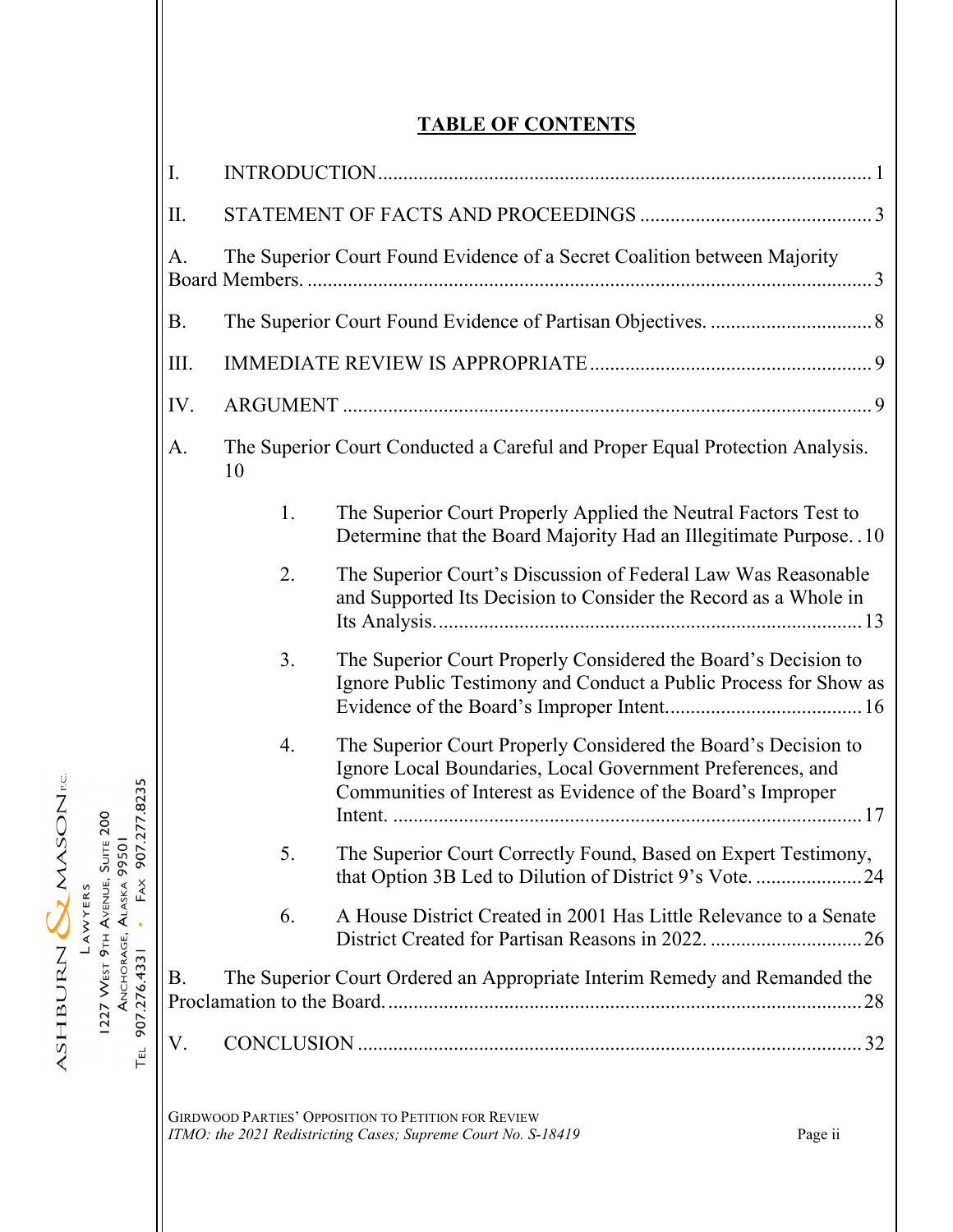# **TABLE OF AUTHORITIES**

#### **Cases**

| Anderson v. Dep't of Admin., Div. of Motor Vehicles, 440 P.3d 217 (Alaska 2019)31 |  |
|-----------------------------------------------------------------------------------|--|
|                                                                                   |  |
|                                                                                   |  |
|                                                                                   |  |
|                                                                                   |  |
| N. Carolina State Cont. of NAACP v. McCrory, 831 F.3d 204 (4th Cir. 2016)  14     |  |
| Village of Arlington Heights v. Metropolitan Housing Development Corp, 429 U.S.   |  |

# **Constitutional Provisions**

|--|--|--|--|



FAX 907.277.8235

 $\ddot{\phantom{0}}$ 

TEL 907.276.4331

GIRDWOOD PARTIES' OPPOSITION TO PETITION FOR REVIEW *ITMO: the 2021 Redistricting Cases; Supreme Court No. S-18419* Page iii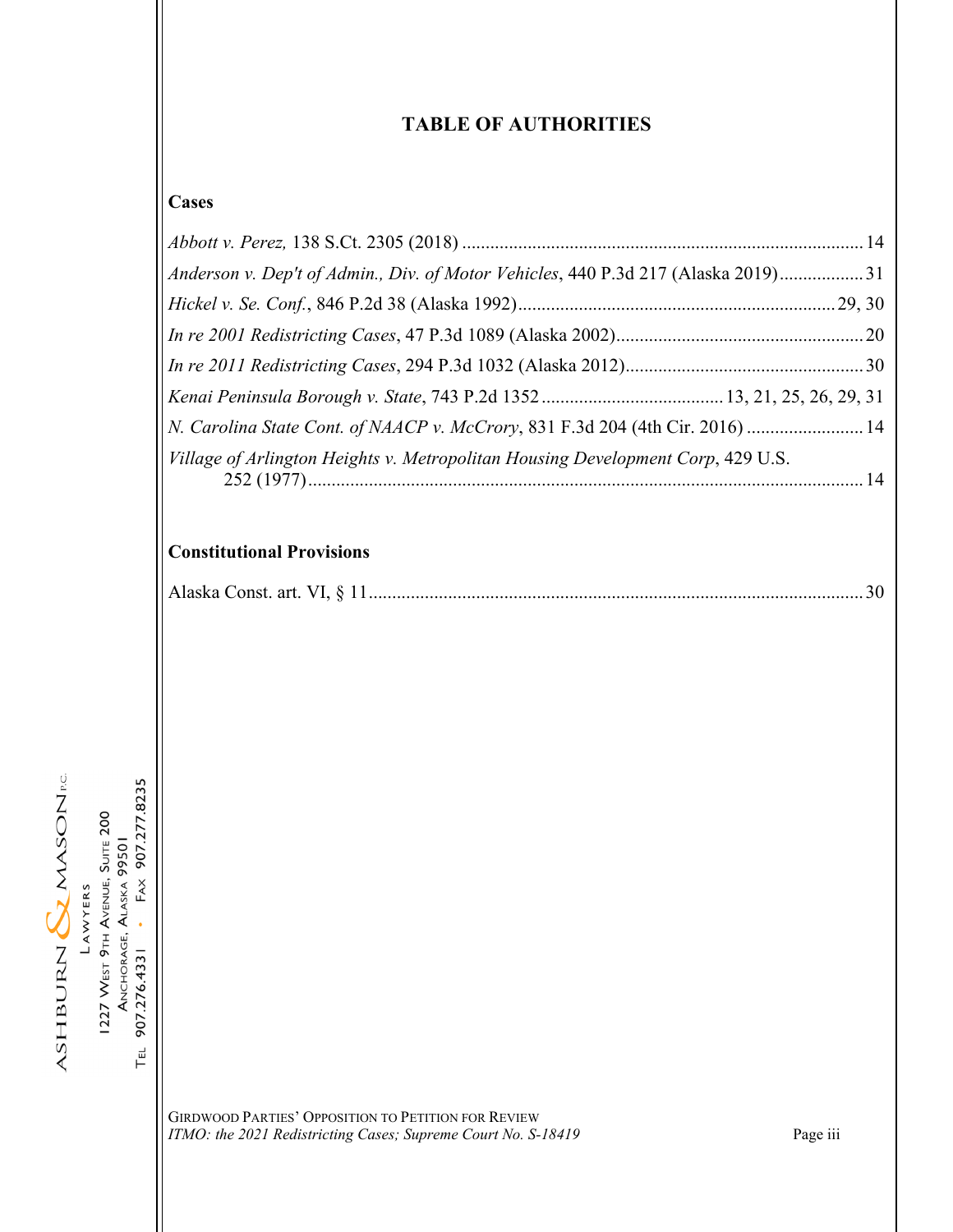#### **I. INTRODUCTION**

Louis Theiss, Ken Waugh, and Jennifer Wingard ("Girdwood Parties") oppose the Alaska Redistricting Board's ("Board") Petition for Review.

On February 16, 2022, the superior court ruled that the Board—the entity charged under the Alaska Constitution with making fair, equitable, representative legislative maps for the State of Alaska—had engaged in partisan gerrymandering in violation of the Alaska Constitution's Equal Protection Clause. Specifically, it found that the Board intentionally and illegitimately divided the two Eagle River house districts to increase Eagle River's Senate representation and dilute the vote in East Anchorage for partisan political reasons. Notably, the superior court determined that the Board had reached a secret agreement not on the entirety of the Senate map, but on a single component of it: the division of the Eagle River districts. That determination was upheld on review by this Court and the Anchorage senate pairings were remanded to the Board.

The Board majority, however, entered the remand process with the same secret goal it had on November 10, 2021: to split Eagle River to increase its preferred party's representation in the Alaska Senate. The Board majority again engaged in secret communications, again pushed through a shared agenda of splitting Eagle River for partisan advantage, and again ignored communities of interest, local boundaries, community preferences, and in some instances the actual borders and geography of the districts at issue. Overwhelmingly, the public asked the Board to keep Eagle River together, to keep South Anchorage together, to keep downtown together. The Board

GIRDWOOD PARTIES' OPPOSITION TO PETITION FOR REVIEW *ITMO: the 2021 Redistricting Cases; Supreme Court No. S-18419* -1-

ASHBURN & MASON 1227 WEST 9TH AVENUE, SUITE 200 ANCHORAGE, ALASKA 99501 LAWYERS

907.277.8235

 $FAX$ 

 $\ddot{\phantom{a}}$ 

907.276.4331

Ĕ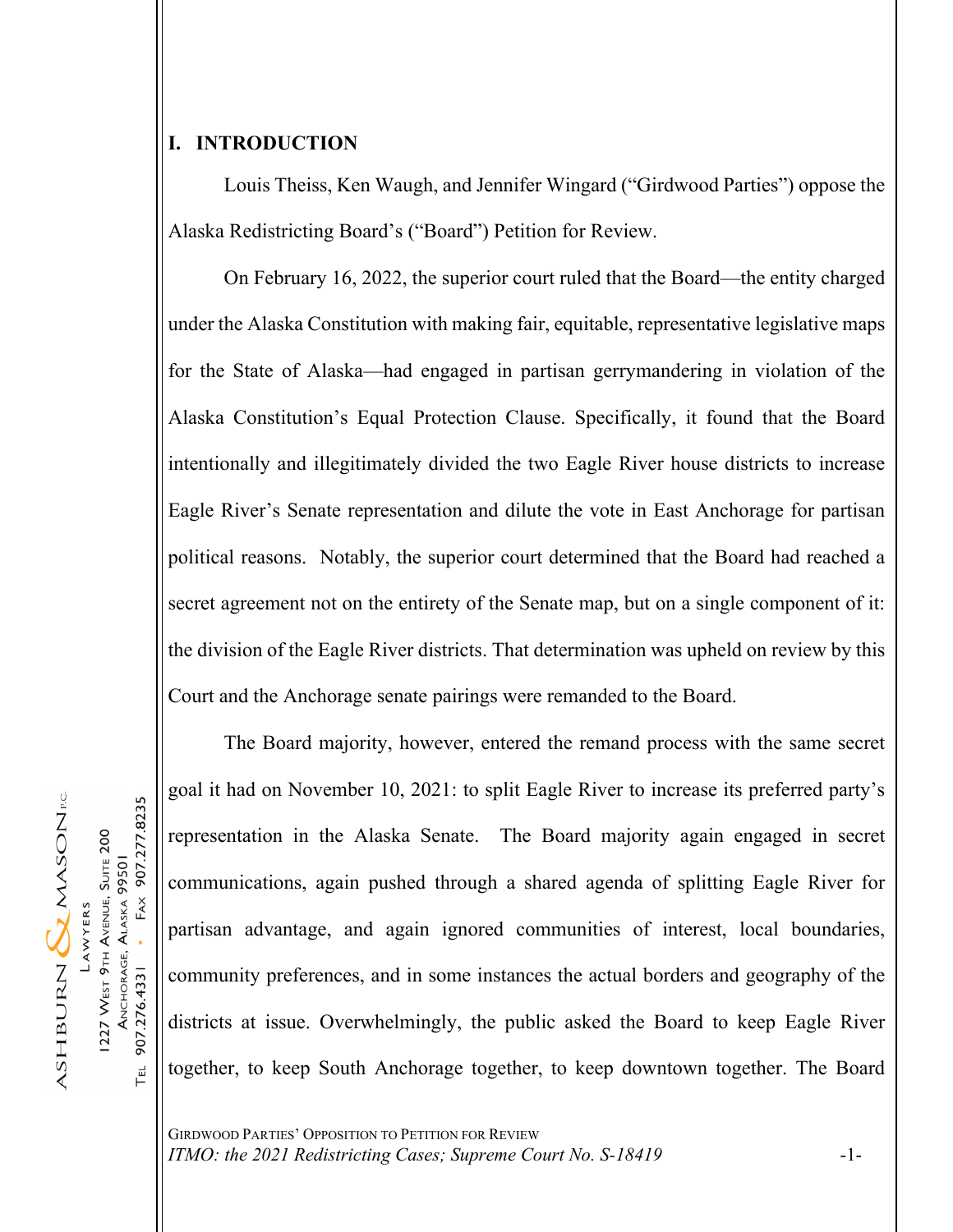disregarded all of this, and instead held up a pretextual, manufactured community of interest as a pretext for its partisan goal of providing Eagle River—a community that contains less than 5% of Alaska's population—the ability to elect 10% of Alaska's senators. Although the precise pairings were different, the Board *did exactly what it had done before*, at the expense of South Anchorage, Girdwood, and Turnagain Arm communities in District 9.

The Board did this because it has never accepted the courts' rulings. Since February 16, 2022, the date the superior court issued its first decision, the Board majority and Board counsel have studiously avoided any reference to the courts' findings that the Board engaged in partisan gerrymandering. Instead, in litigation summaries at its public meetings, in e-mail newsletters, and even in its post-remand briefing to the superior court, the Board blandly characterized the courts' East Anchorage rulings as "invalidating Senate District K".<sup>1</sup> The superior court noted this in its April 16 decision, remarking that "the Board ... selectively ignores this court's prior findings on discriminatory intent."<sup>2</sup>

The Board's Petition for Review is no different. It mentions the courts' prior findings on intent only in its efforts to distance them from the present case. The only lesson the Board appears to have learned is the importance of saying the words it believes

<sup>1</sup> *See*, e.g., Pet. at 4; ARB2000153-54 (April 2, 2022 meeting) (counsel stating the Board was ordered to "address the constitutional deficiency in Senate District K").

GIRDWOOD PARTIES' OPPOSITION TO PETITION FOR REVIEW *ITMO: the 2021 Redistricting Cases; Supreme Court No. S-18419* -2- $2$  Exc. 0572.

ASHBURN & MASON 907.277.8235 1227 WEST 9TH AVENUE, SUITE 200 ANCHORAGE, ALASKA 99501  $FAX$ LAWYERS 907.276.4331

 $\ddot{\phantom{a}}$ 

ГEL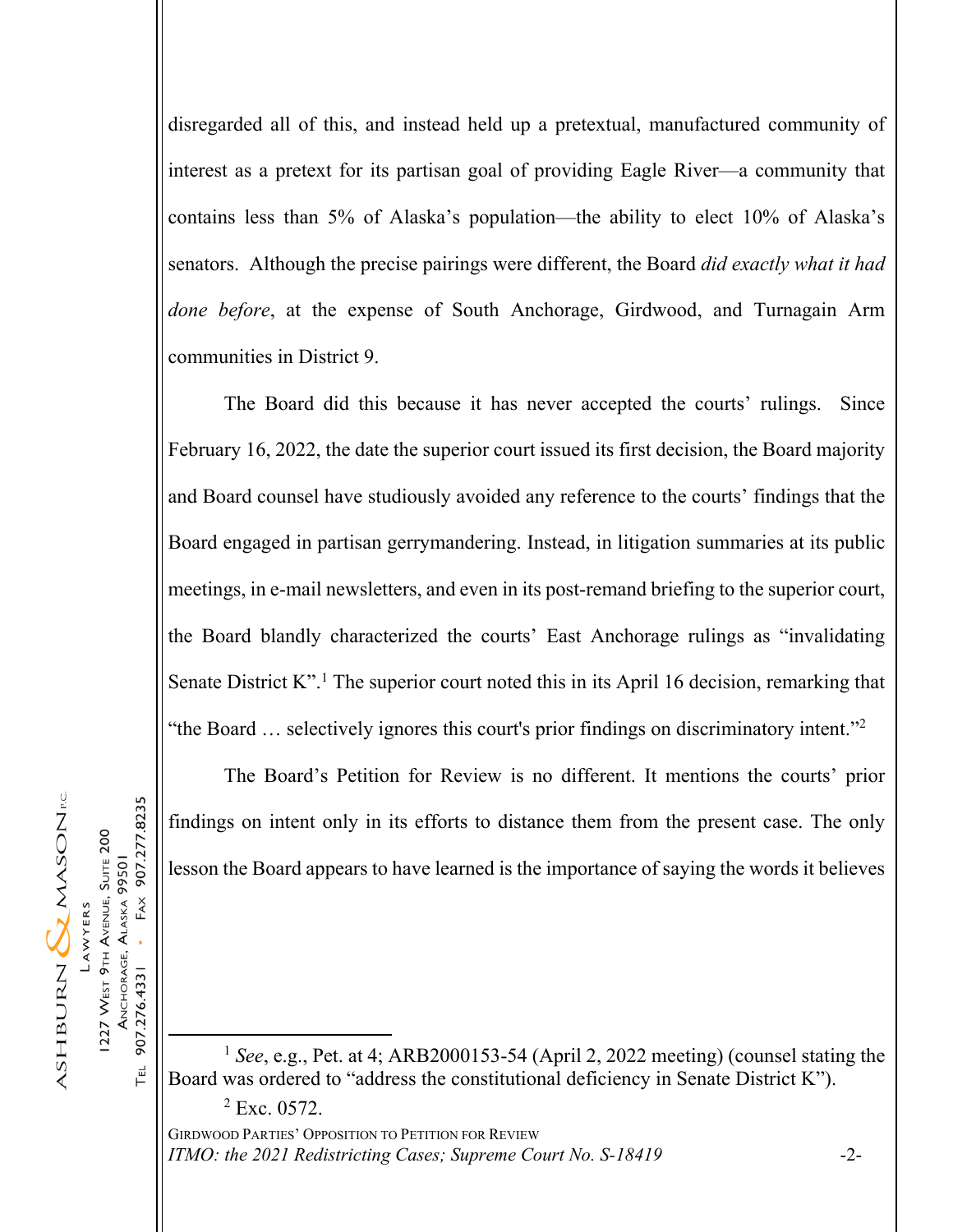the courts want to hear—as the superior court put it, to "parrot the language" from court orders.3

The superior court was rightfully "wary of an order that effectively lights a path both legally and procedurally to creating a gerrymandered map."<sup>4</sup> The Girdwood Parties ask this Court to approach this case with the same caution, and to ensure that future Boards cannot launder their gerrymanders through the courts.

# **II. STATEMENT OF FACTS AND PROCEEDINGS**

The Girdwood Plaintiffs largely agree with the Board's recitation of the facts and proceedings leading up to its Petition—such as it is. The Board's version is notable less for what it says than for what it omits. The Board's recitation of the facts omits the significant behind-the-scenes narrative that the superior court found to be compelling evidence of secretive procedures and partisan objectives.

# **A. The Superior Court Found Evidence of a Secret Coalition between Majority Board Members.**

In its May 16 order, the superior court referenced its prior finding of secretive procedures in the East Anchorage challenge, and noted that the Girdwood Parties had "present[ed] evidence that some secretive procedures were continually used following remand, suggesting the Board created the April 2022 Senate pairings with illegitimate purpose."5 After reviewing the evidence, the superior court found that its "observation

 $3$  Exc. 0593.

4 Exc. 0572.

5 Exc. 0569.

GIRDWOOD PARTIES' OPPOSITION TO PETITION FOR REVIEW *ITMO: the 2021 Redistricting Cases; Supreme Court No. S-18419* -3-

907.277.8235 1227 WEST 9TH AVENUE, SUITE 200 ANCHORAGE, ALASKA 99501  $FAX$  $\ddot{\phantom{a}}$ 907.276.4331  $\Gamma$ EL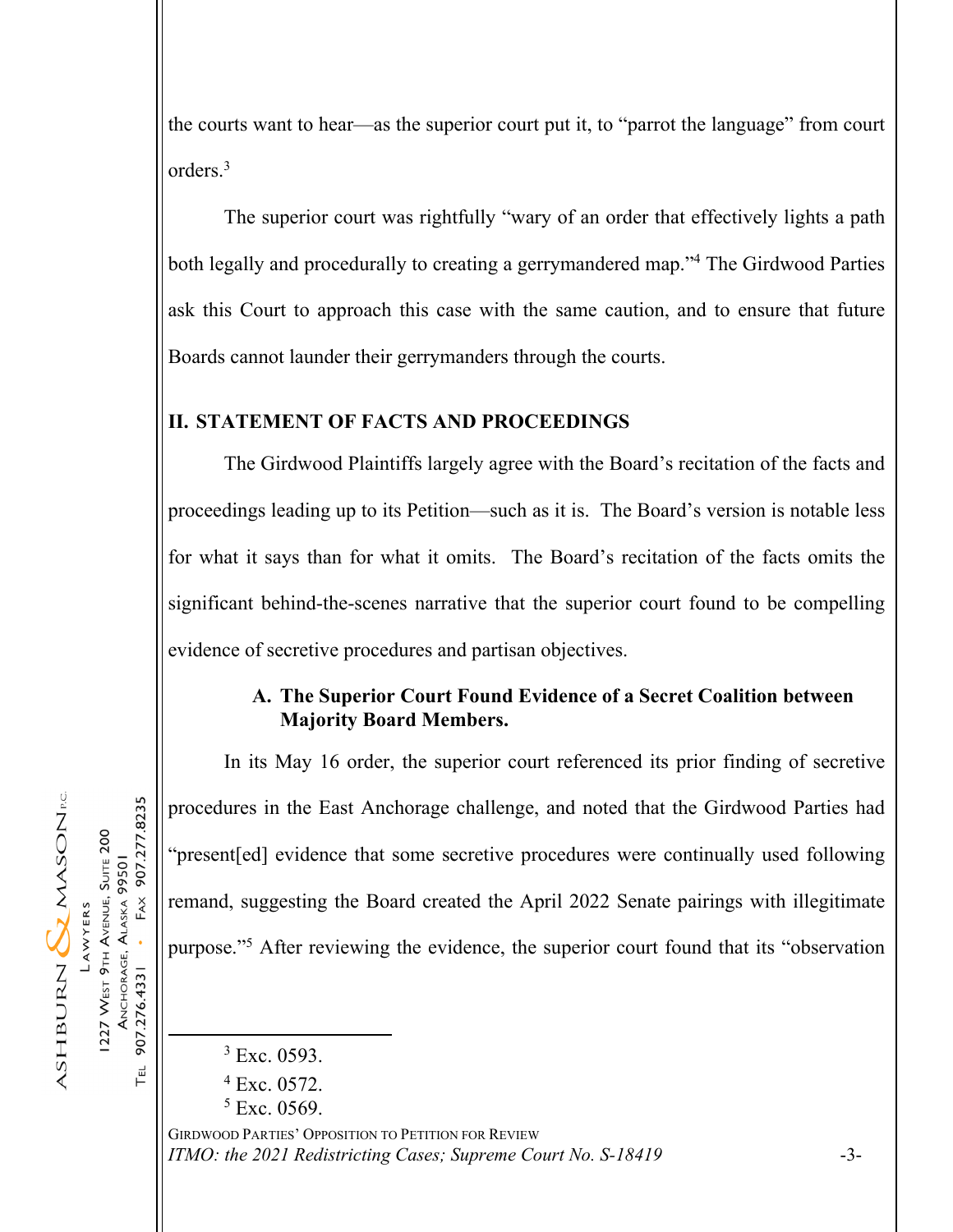from the first round of this litigation appears once again to be true: 'The public portion of the record leads to only one reasonable inference: some sort of coalition or at least a tacit understanding between Members Marcum, Simpson, and Binkley.'"6

This finding was based on evidence presented by the Girdwood Parties demonstrating that substantive private communications between the three majority Board members continued throughout the remand process. Concerningly for a public body that already once been found to have engaged in improper secretive procedures, the Board appeared to have been counseled to avoid putting things in writing. In an e-mail on April 1, Member Borromeo referenced this obliquely, stating: "And before we go down the 'don't put this or that in email' all of what I'm saying is public record."<sup>7</sup> While Member Borromeo appeared eager to have her comments made public, other Board members were more circumspect. While the record does not reveal exactly what the majority Board members said to each other in their private side communications, it does establish they engaged in those side communications, and that those communications led to coordination between those Board members on everything from the timing of the remand process to the ultimate decision on which map to support.

ASHBURN $\bigotimes_{MASON}$ re 1227 WEST 9TH AVENUE, SUITE 200 ANCHORAGE, ALASKA 99501 LAWYERS

907.277.8235

 $FAX$ 

 $\ddot{\phantom{a}}$ 

907.276.4331

ГEL

With regard to timing, on March 25, the Board's executive director circulated draft agendas to the Board that showed the Board adopting a new proclamation by April  $6.8$ 

7 Exc. 0809.

8 Exc. 0802.

GIRDWOOD PARTIES' OPPOSITION TO PETITION FOR REVIEW *ITMO: the 2021 Redistricting Cases; Supreme Court No. S-18419* -4-

<sup>6</sup> Exc. 0597 (May 16, 2022, Order Re Girdwood Challenges to Amended Plan) (quoting February 16, 2022 FFCL).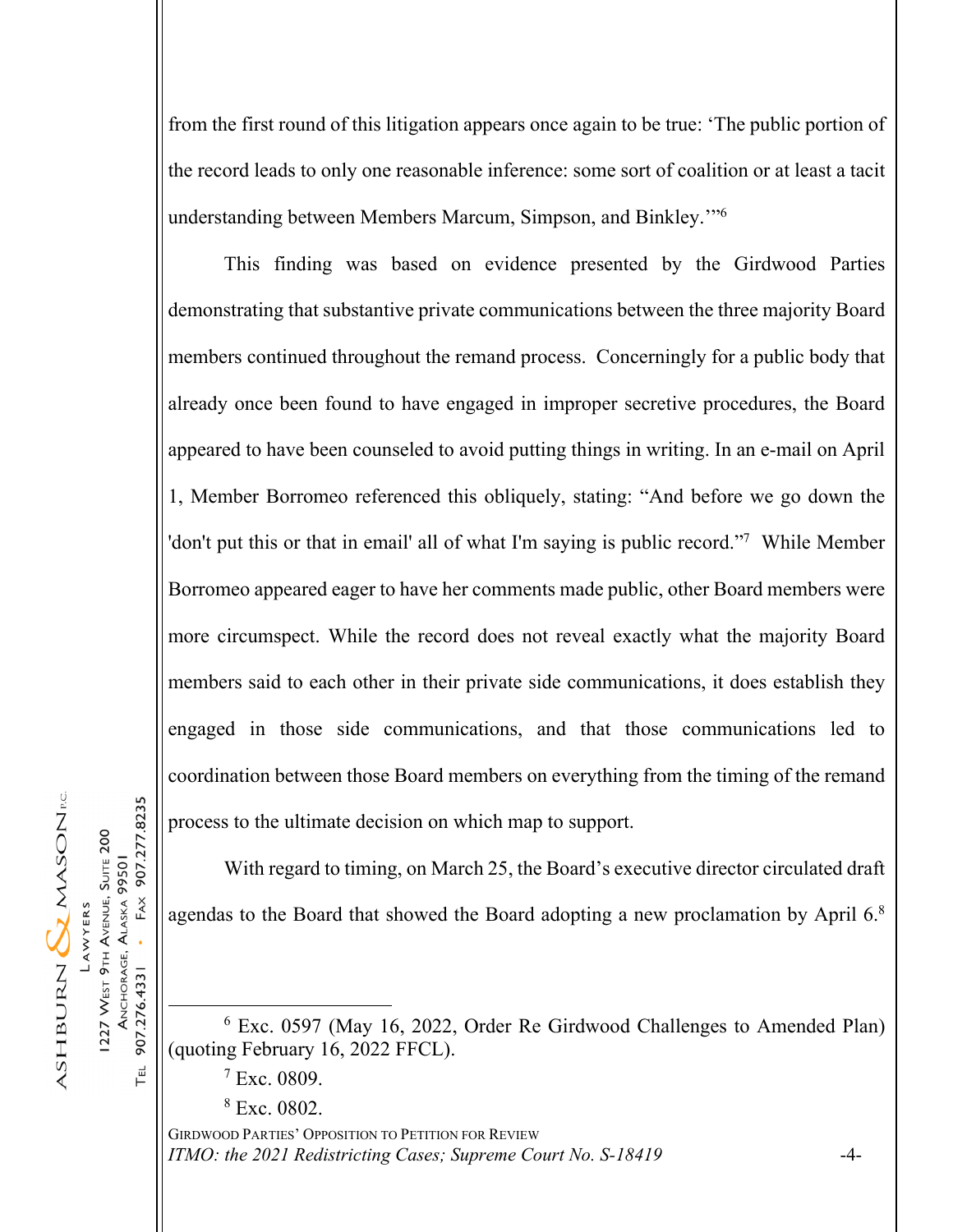These were based on an anticipated April 1 ruling from this Court, but the ruling in fact came later in the day on March 25. Early on March 28, Member Borromeo e-mailed the Board to propose a sooner meeting time in light of the early ruling.<sup>9</sup>

Chair Binkley and Member Simpson had a private phone conversation on March 28, after receiving Member Borromeo's proposal.<sup>10</sup> Subsequently, on March 31, Member Simpson sent an e-mail to the group that urged for a lengthier public process.<sup>11</sup> Mr. Torkelson reminded the Board that the public notices indicated the Board would adopt a revised plan on April 6.12 Early the next day, April 1, 2022, Members Binkley and Marcum had a private phone call.<sup>13</sup> Many e-mails followed, with Members Borromeo and Bahnke objecting to drawing out the remand process.<sup>14</sup> Board counsel participated in these conversations, but his comments, and certain Board member comments, were redacted. Ultimately, at its April 4 meeting, the Board majority settled on a lengthy public process lasting until April 13 or 14.

<sup>9</sup> Exc. 0803.

- <sup>10</sup> Exc. 0804.
- $11$  Exc. 0811.
- 12 Exc. 0811-12.
- <sup>13</sup> Exc. 0813.

<sup>14</sup> Member Bahnke observed that drawing out the process could "smack [of] delay tactics" and lead to accusations that "the board majority will try to delay as much as possible to force an e[l]ection under the current proclamation." Exc. 0809. At one point, Chair Binkley attempted to cancel the April 2 meeting, Exc. 0810, but Members Borromeo and Bahnke insisted it take place so that the public testimony process could begin. Exc. 0808.

GIRDWOOD PARTIES' OPPOSITION TO PETITION FOR REVIEW *ITMO: the 2021 Redistricting Cases; Supreme Court No. S-18419* -5-

ASHBURN & MASON 227 WEST 9TH AVENUE, SUITE 200 ANCHORAGE, ALASKA 99501 LAWYERS

907.277.8235

 $FAX$ 

 $\ddot{\phantom{0}}$ 

907.276.4331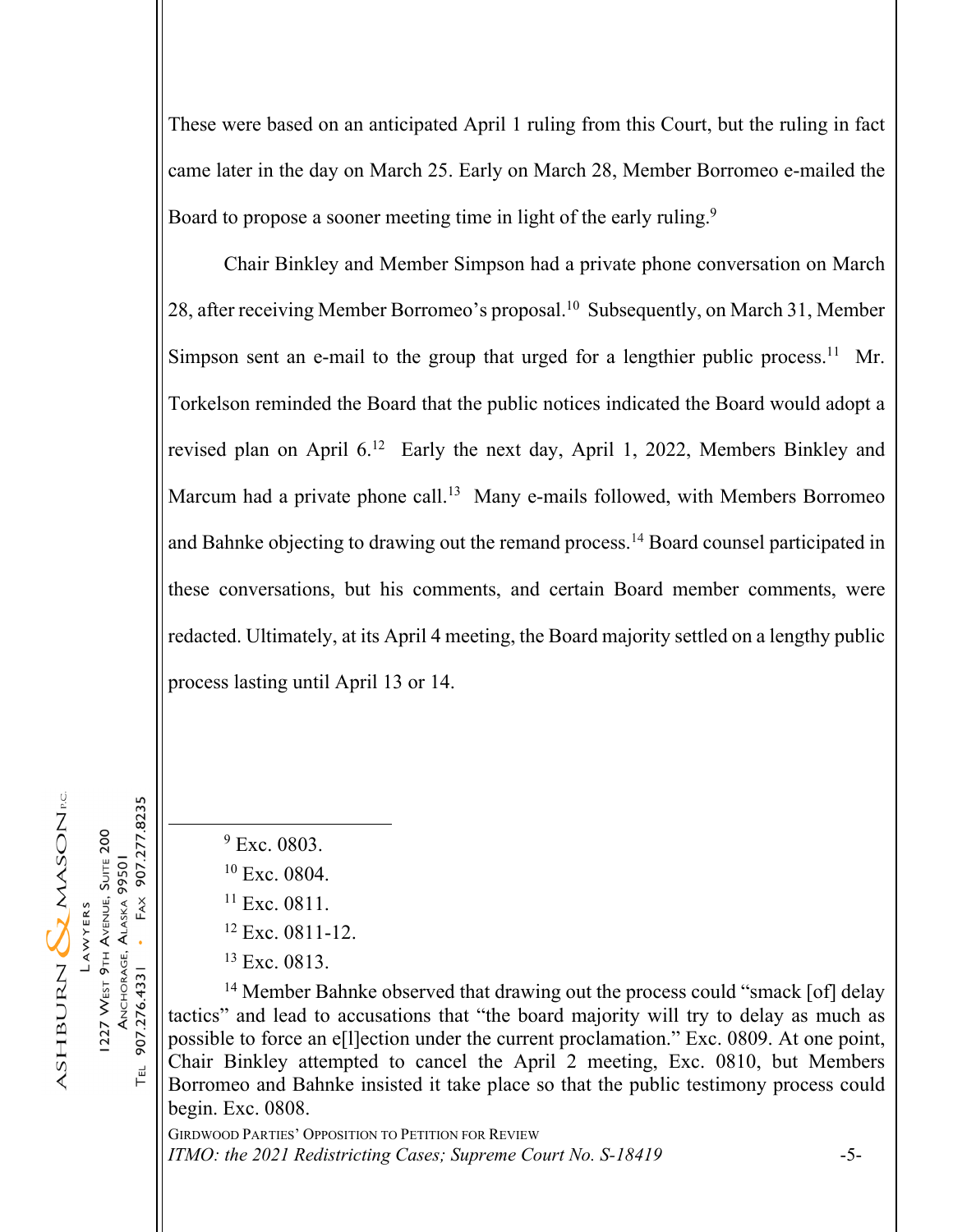The record contains evidence of other private phone calls that took place between the three majority Board members.<sup>15</sup> Phone records were not provided, so additional conversations may have taken place; these are merely the ones referenced in the members' disclosed text messages.

Notably, neither Member Borromeo nor Member Bahnke were included in *any* of these post-remand phone conversations.<sup>16</sup> The Board can point to only two instances of side communications between the majority and minority Board members. One of these involved Member Borromeo asking Member Simpson for a call on February 16, prior to the original appeal and remand, and then later asking if he would be attending a meeting in person.17 The other was limited correspondence by text between Chair Binkley and Member Borromeo largely on meeting details such as technological and audio issues.<sup>18</sup> There is no other evidence of side communications between the majority and minority Board members and certainly none rising to the level of the frequent calls, resulting in observable coordination, that occurred within the Board majority.

<sup>15</sup> Exc. 0813; Exc. 0934.

<sup>16</sup> The Board has cited to only two instances of side communications between the majority and minority Board members. One of these involved Member Borromeo asking Member Simpson for a call on February 16, prior to the original appeal and remand, and then asking if he would be attending a meeting in person. Exc. 087. The other was limited correspondence by text between Chair Binkley and Member Borromeo largely on meeting details such as technological and audio issues. Exc. 002. There is no other evidence in the record suggesting there were side communications between the majority and minority Board members and certainly none rising to the level of the frequent calls, resulting in observable coordination, that occurred within the Board majority.

 $17$  Exc. 087.

<sup>18</sup> Exc. 002.

GIRDWOOD PARTIES' OPPOSITION TO PETITION FOR REVIEW *ITMO: the 2021 Redistricting Cases; Supreme Court No. S-18419* -6-

ASHBURN & MASON 1227 WEST 9TH AVENUE, SUITE 200 ANCHORAGE, ALASKA 99501 LAWYERS

907.277.8235

 $FAX$ 

907.276.4331

ГEL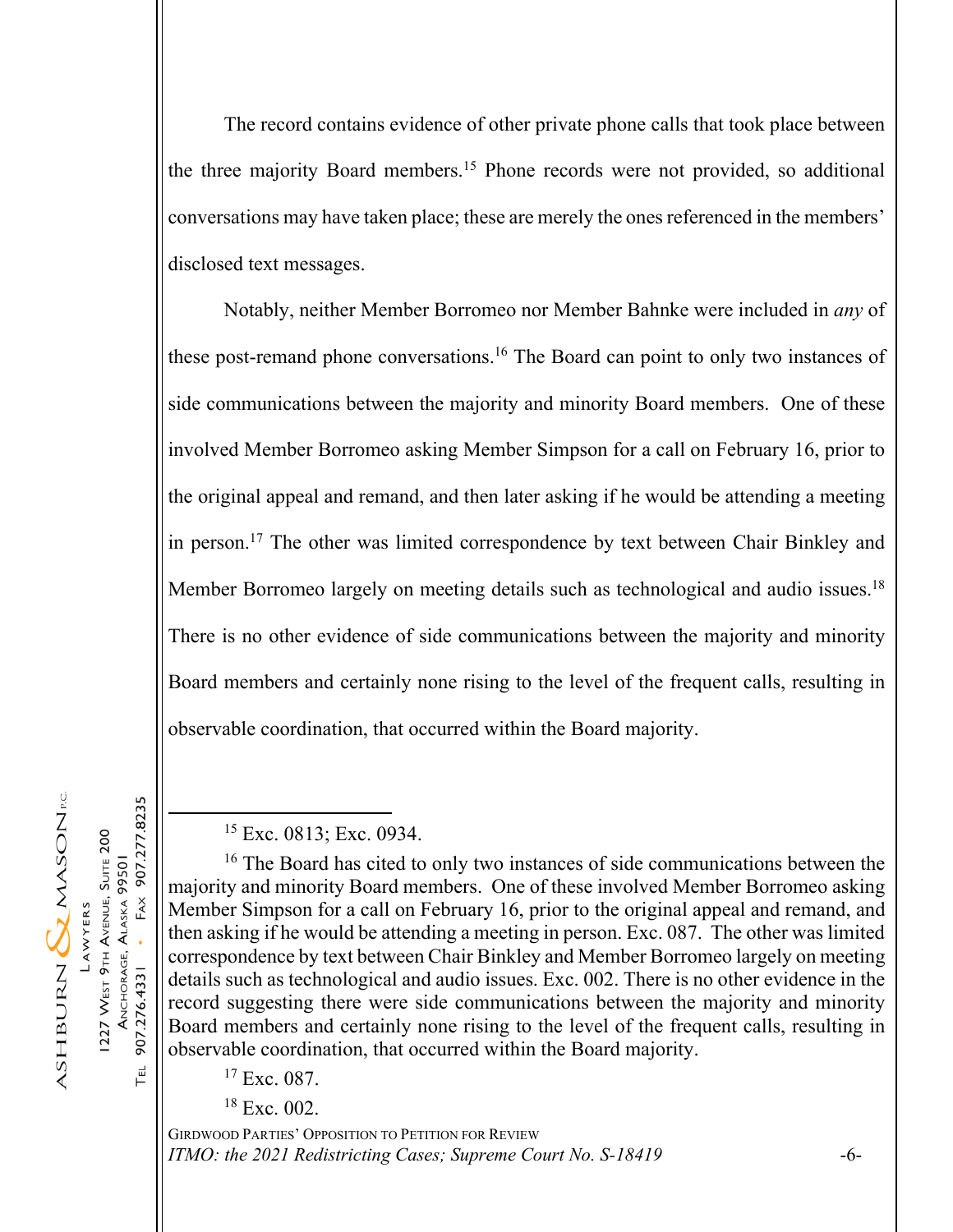Additional evidence supported the superior court's finding that the three majority Board members had reached a side consensus on the outcome of the remand process. On April 13, 2022, in the midst of the Board's public deliberations, right after he had shared his comments favoring Option 3B and while the other Board members were commenting, Member Simpson had a text exchange with a family member, where they made comments such as "John is doing well" and "Bethany doing well too"<sup>19</sup>—language that implies those Board members' comments were being made in service of a pre-arranged and prediscussed common goal.

A recent development further supports the superior court's finding that the Board majority engaged in secretive processes and side agreements. On May 18, 2022, Member Borromeo sent an e-mail to the Court filing e-mail address, copying all parties, stating that the Board had filed its Petition for Review without authority and without calling a public meeting, based solely on the decision of Chair Binkley, Member Simpson, and Board counsel; and that the full Board had not even been informed of the appeal until they received a copy of the already-filed Petition.<sup>20</sup> Member Borromeo further noted that the Board majority and Board counsel were not communicating with her or returning her calls. Member Borromeo's message, if true (as it appears to be based on the lack of any public Board meeting since April 13, 2022), demonstrates a lack of respect for the minority Board members and an even more brazen disregard for the Alaska Constitution,

<sup>19</sup> Exc. 0805.

GIRDWOOD PARTIES' OPPOSITION TO PETITION FOR REVIEW *ITMO: the 2021 Redistricting Cases; Supreme Court No. S-18419* -7-

907.277.8235

 $FAX$ 

 $\ddot{\phantom{0}}$ 

907.276.4331

 $\Gamma$ EL

ANCHORAGE, ALASKA 99501

<sup>&</sup>lt;sup>20</sup> The Girdwood Parties included this message in their Notice to the Court filed May 19, 2022.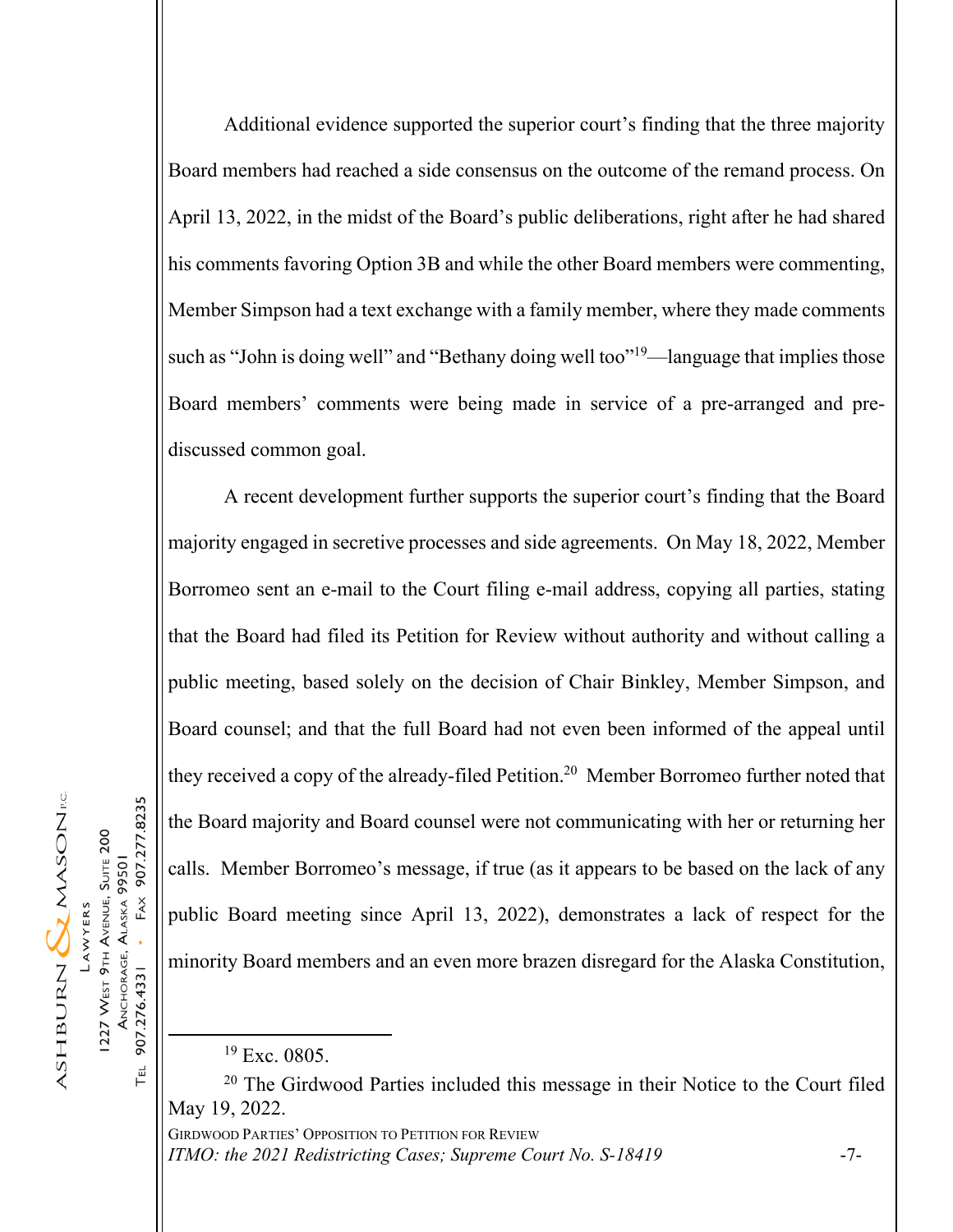which explicitly states in Article VI, § 9 that "[c]oncurrence of three members of the Redistricting Board is required for actions of the Board[.]"21 The Girdwood Parties acknowledge that Member Borromeo's e-mail is not part of the trial court record but, as it was presented directly to this Court, feel compelled to mention it here.

#### **B. The Superior Court Found Evidence of Partisan Objectives.**

The superior court found that "the evidence is quite clear that a pattern of markedly partisan correspondence between specific Board Members occurred, and aligns with the intent found during the first round of litigation."<sup>22</sup> This "clear" evidence included e-mails showing that "Member Marcum was subscribed to the mailing list of the National Republican Redistricting Trust ("NRRT")[,]" an organization devoted to preserving "'shared conservative values for future generations' through the redistricting process. The Court determined that "the only reasonable inference that can be drawn is that Member Marcum's stated partisan goal from the first round of redistricting remained paramount in her work on the Board."24 The superior court also noted its prior finding that Member Simpson had been appointed because of his Republican party affiliation, and cited evidence the Girdwood Parties had presented regarding Member Simpson's ongoing preoccupation with partisan politics.<sup>25</sup> The superior court concluded that its

ASHBURN & MASON

*ITMO: the 2021 Redistricting Cases; Supreme Court No. S-18419* -8-

<sup>907.277.8235</sup> 1227 WEST 9TH AVENUE, SUITE 200 ANCHORAGE, ALASKA 99501  $FAX$ LAWYERS  $\ddot{\phantom{0}}$ 907.276.4331  $\mathsf{T}^{\underline{\mathsf{H}}}$ 

 $21$  The Girdwood Parties intend to address the authority issue by separate motion.  $22$  Exc. 0571.

<sup>&</sup>lt;sup>23</sup> Exc. 0571.

<sup>&</sup>lt;sup>24</sup> Exc. 0597.

GIRDWOOD PARTIES' OPPOSITION TO PETITION FOR REVIEW  $25$  Exc. 0570. This evidence included e-mails showing that Member Simpson was reading partisan blog posts, including posts that focused on the partisan political effects of the two proposed maps—such as a post from conservative blog Must Read Alaska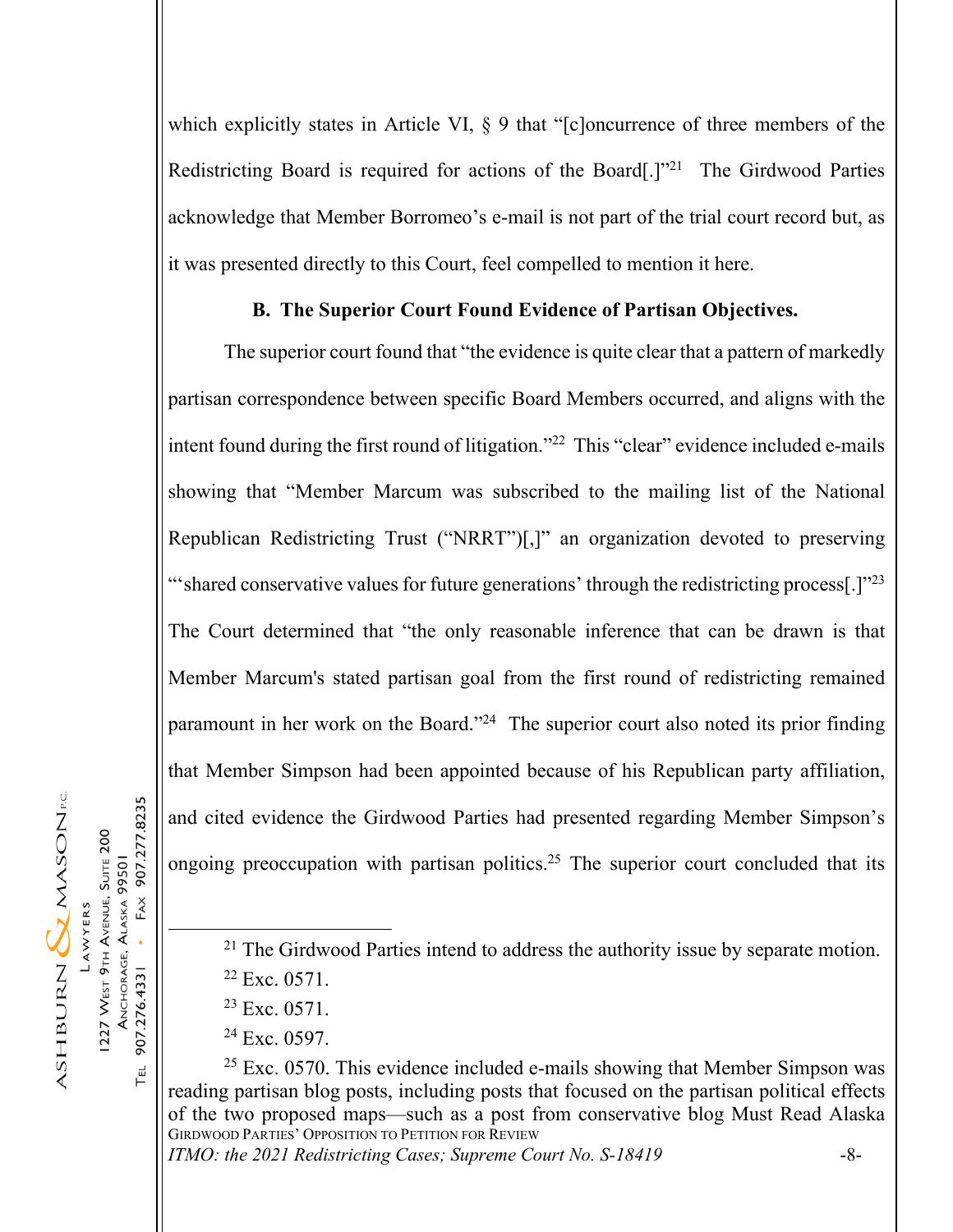"previous illegitimate intent finding renders such partisan and behind-the-scenes correspondence all the more suspect."<sup>26</sup>

The superior court also found that Board's own statements prove its partisan political intent. It found that "Board members either knew or assumed that JBER residents preferred the same political candidates as Eagle River, i.e., Republicans. The Board thus candidly admits that its decision to pair JBER with North Eagle River was to amplify conservative voices by creating a safe Republican senate seat."<sup>27</sup>

#### **III. IMMEDIATE REVIEW IS APPROPRIATE**

The Girdwood Plaintiffs agree with the Board that immediate review is appropriate.

# **IV.ARGUMENT**

 The superior court engaged in a detailed, multi-layered analysis that provided an orderly approach to the evidence presented by the parties. While the Girdwood Plaintiffs agree that clarity from this Court on the applicable legal standards and tests would be helpful to future Boards, they disagree that the superior court's decision was riddled with errors. Rather, on an extraordinarily short timeframe, the superior court properly considered the entire record, identified the issues and controlling law to apply to this situation, and correctly conducted an equal protection analysis to find that the Board had,

1227 WEST 9TH AVENUE, SUITE 200 ANCHORAGE, ALASKA 99501 LAWYERS

907.277.8235

 $FAX$ 

 $\ddot{\phantom{0}}$ 

907.276.4331

ГEL

ASHBURN & MASON

 $26$  Exc. 0571.

 $27$  Exc. 0592.

GIRDWOOD PARTIES' OPPOSITION TO PETITION FOR REVIEW *ITMO: the 2021 Redistricting Cases; Supreme Court No. S-18419* -9-

titled "Conservatives needed to support Redistricting Board as it considers two maps of Senate pairings for Anchorage." Exc. 0477.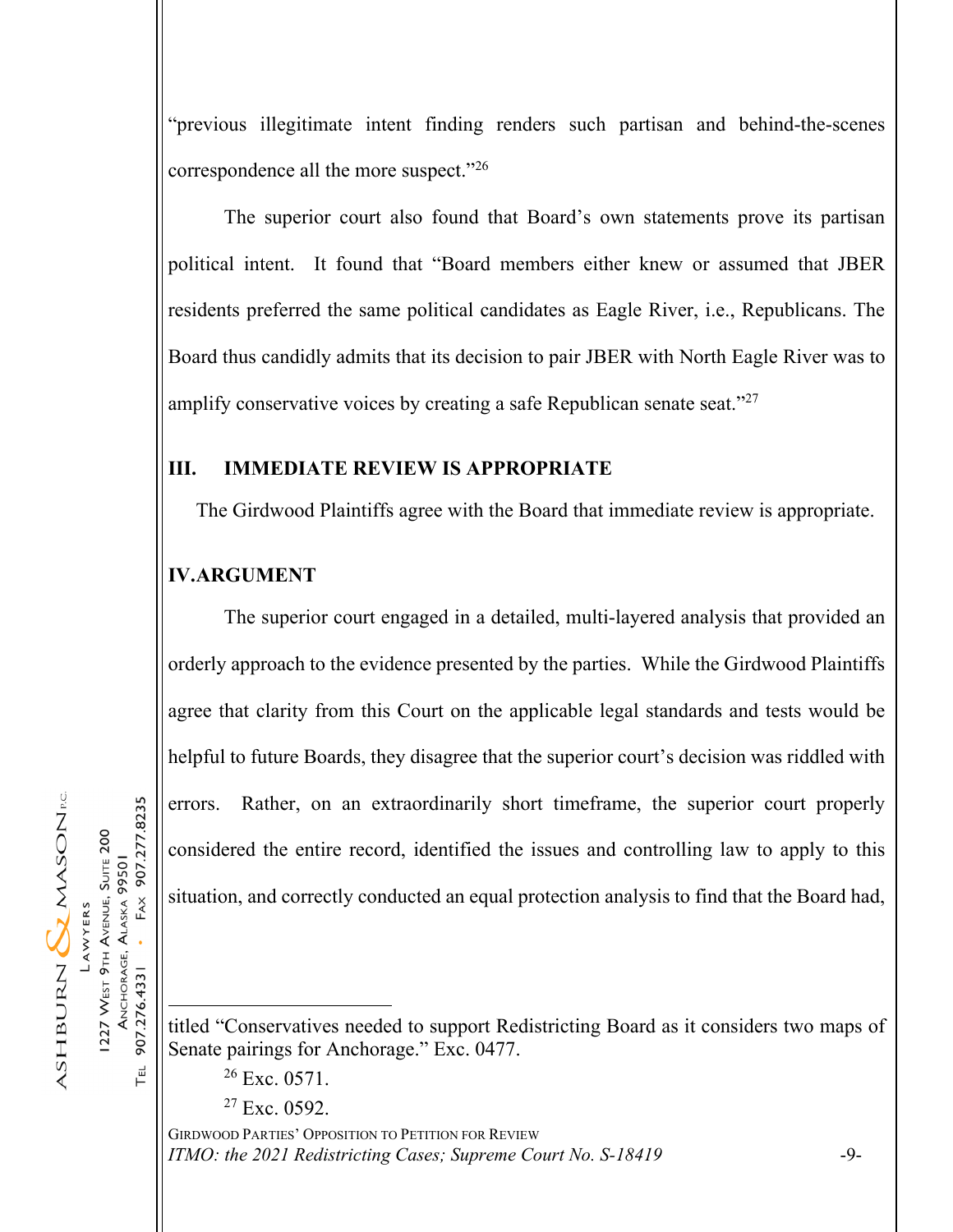once again, adopted a map intended to provide Eagle River with twice the representation its population warrants—but this time, at the expense of District 9 voters.

# **A. The Superior Court Conducted a Careful and Proper Equal Protection Analysis.**

# 1. The Superior Court Properly Applied the Neutral Factors Test to Determine that the Board Majority Had an Illegitimate Purpose.

The Board repeatedly asserts that the superior court ignored this Court's "neutral factors" test<sup>28</sup>—but this assertion suggests that the Board may not have actually read the superior court's decision. The superior court in fact devoted an entire section of its Equal Protection analysis to the neutral factors test.<sup>29</sup> The superior court considered the totality of the circumstances and listed factors that this Court has deemed relevant to the analysis into the legitimacy of a Board's purpose, including, e.g., "secretive procedures" and "boundaries that selectively ignore political subdivisions and communities of interest."30

The superior court was familiar with the neutral factors test because, as the Board notes, it had applied it in the East Anchorage challenge. But it acknowledged a complexity in the Girdwood challenge: this Court has no precedent addressing what weight a prior finding of discriminatory intent should be given in a later proceeding.<sup>31</sup>

FAX 907.277.8235 1227 WEST 9TH AVENUE, SUITE 200 ANCHORAGE, ALASKA 99501 LAWYERS  $\ddot{\phantom{a}}$ 907.276.4331 **T<sub>EL</sub>** 

ASHBURN & MASON

30 Exc. 0566.

 $31$  Exc. 0568-69.

GIRDWOOD PARTIES' OPPOSITION TO PETITION FOR REVIEW *ITMO: the 2021 Redistricting Cases; Supreme Court No. S-18419* -10-

<sup>28</sup> Pet. at 3 (superior court "refused to apply *Kenai Peninsula Borough v. State*'s neutral factors test…"), 22 ("Judge Matthews disregarded the neutral factors test…"), 30 ("The superior court skirted the neutral factors test…").

 $29$  Exc. 567-577.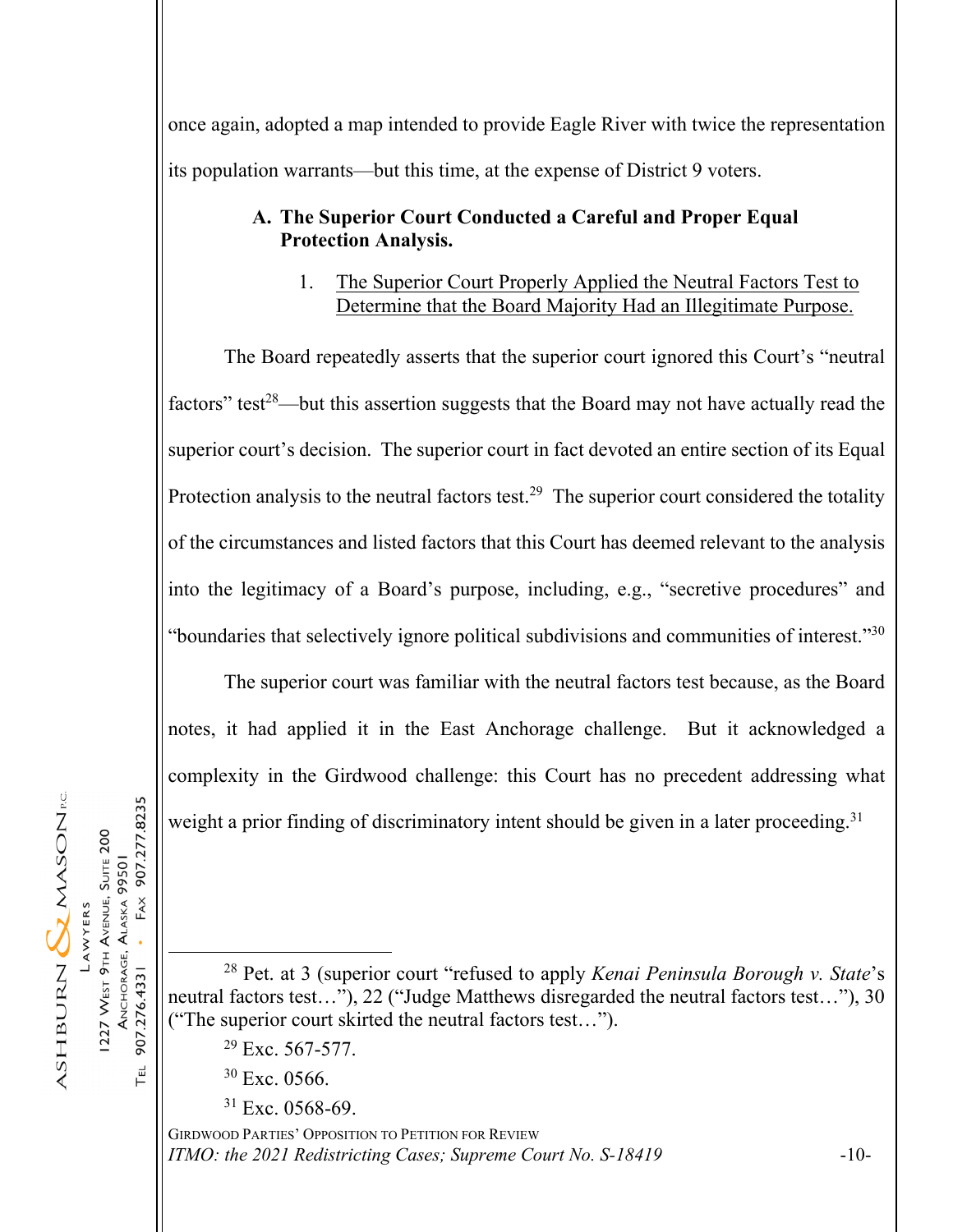The superior therefore addressed, in detail, the new post-remand facts that supported its finding that the prior illegitimate intent carried over into the remand: specifically, new evidence that the Board majority continued to have secret communications; that they continued to act in concert, suggesting an ongoing coalition; and that they continued to have partisan objectives. The superior court further noted Member Marcum's false insistence—contrary to the record and to its prior factual findings—that she had never looked at incumbent data<sup>32</sup> and Chair Binkley's refusal to vote to correct the Cantwell appendage because he disagreed with this Court's ruling,<sup>33</sup> finding it "unacceptable" for "any Board member [to feel] it was appropriate to act contrary to the clear direction of the highest Court of this State[.]"34

The Court next addressed the Board's approach to communities of interest, noting that Senate District E's boundaries "ignore the Eagle River and South Anchorage communities of interest"35 and the mere fact that there are certain similarities between the districts "does not inform the analysis for Equal Protection purposes."<sup>36</sup> The superior court concluded that the evidence showed that the Board majority "insisted continuously that Senate District L remain intact" and that District E was another "down-the-road consequence" of the Board majority's desire to split Eagle River.<sup>37</sup> It noted that ignoring

- $32$  Exc. 0570-71.
- 33 Exc. 0571.
- <sup>34</sup> Exc. 0571.
- <sup>35</sup> Exc. 0573.
- 36 Exc. 0573.
- <sup>37</sup> Exc. 0573.

GIRDWOOD PARTIES' OPPOSITION TO PETITION FOR REVIEW *ITMO: the 2021 Redistricting Cases; Supreme Court No. S-18419* -11-

ASHBURN & MASON 1227 WEST 9TH AVENUE, SUITE 200 LAWYERS

907.277.8235

 $FAX$ 

 $\ddot{\phantom{0}}$ 

907.276.4331

**T<sub>EL</sub>** 

ANCHORAGE, ALASKA 99501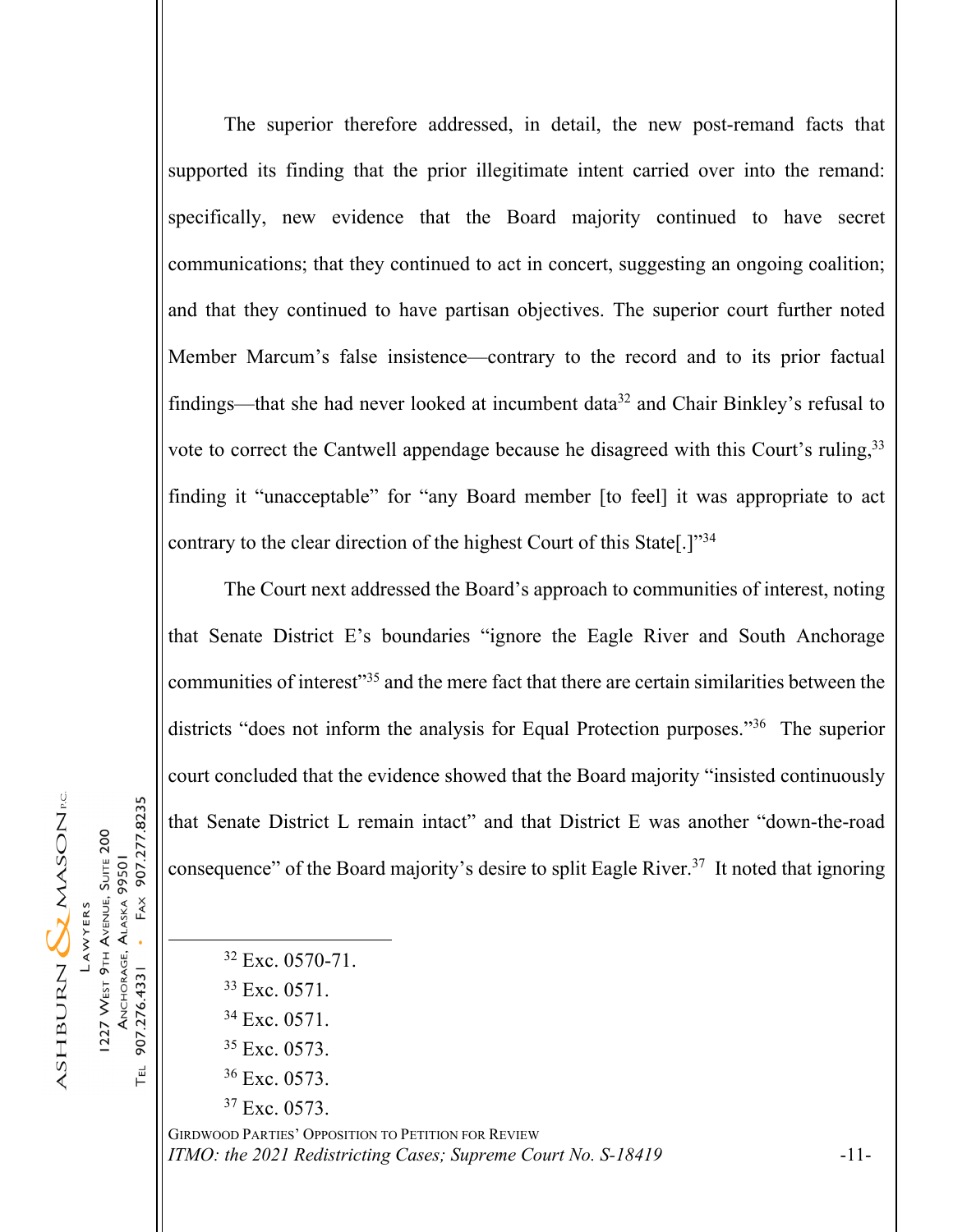the communities of interest was not necessary; it was the "product of a majority of the Board's preference."<sup>38</sup> It found the fact that "other pairings that did not split communities of interest were available" to undercut the Board's argument.<sup>39</sup>

At each stage of its analysis, the superior court identified which direction each factor weighed: in favor of the Girdwood challenge, or against. Ultimately, it concluded that the neutral factors, taken as a whole, supported a finding of illegitimate intent.<sup>40</sup> It then shifted the burden to the Board to demonstrate that it intended for the map to result in more proportional representation.<sup>41</sup> After reviewing the numbers, the superior court concluded that the difference between the two map options was, on average, just 18 people—a difference the superior court properly found to be a de minimus increase that had not played any role in the Board's decision, in accordance with *Kenai Peninsula Borough*'s guidance.<sup>42</sup>

The Board contends that this finding of de minimus increased proportionality is fatal to the Girdwood Plaintiffs' Equal Protection claim, but this overlooks that *Kenai Peninsula Borough* held that once the burden is shifted to the Board, the Board does not merely need to prove that the map increases representation—it "the Board has the burden of proving that it intentionally discriminated *in order to increase the proportionality* of

41 Id.

 $42$  Exc. 0575-77 (Option 2, -0.83% average deviations; Option 3B, -0.73% average deviations).

GIRDWOOD PARTIES' OPPOSITION TO PETITION FOR REVIEW *ITMO: the 2021 Redistricting Cases; Supreme Court No. S-18419* -12-

ASHBURN & MASON 1227 WEST 9TH AVENUE, SUITE 200 LAWYERS

907.277.8235

 $FAX$ 

 $\ddot{\phantom{a}}$ 

907.276.4331

 $\Gamma$ EL

ANCHORAGE, ALASKA 99501

<sup>38</sup> Exc. 0574.

<sup>39</sup> Exc. 0574.

 $40$  Exc. 0574.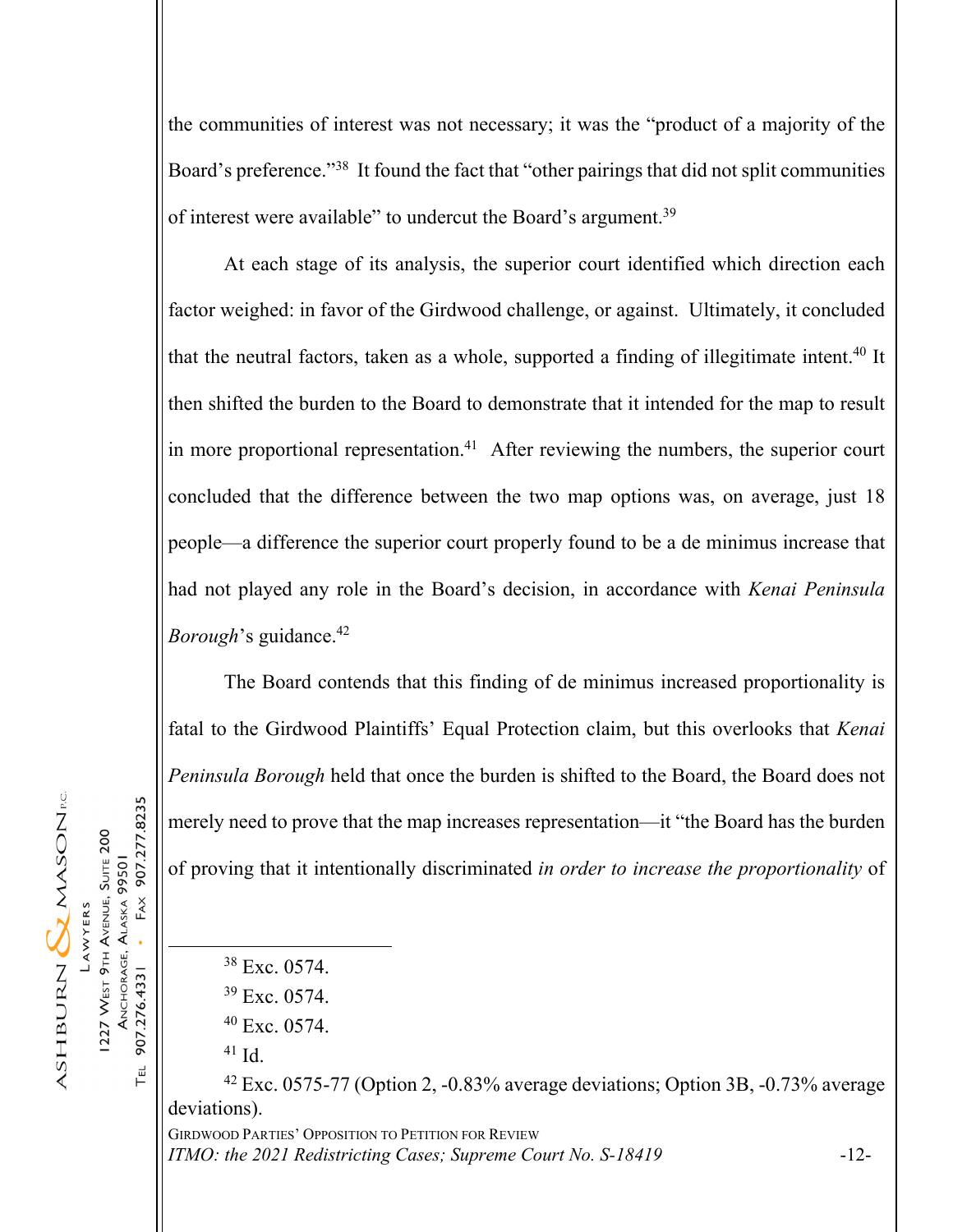geographic representation in the legislature."43 The superior court expressly found that "there is no evidence that greater proportionality was a factor the Board considered when crafting Senate pairings" and that any arguments about increased proportionality were "ultimately after-the-fact rationalizations rather than legitimate justifications."44

Overall, the superior court carefully applied the neutral factors test, including the burden-shifting, and found it weighed in favor of the Girdwood Parties.

# 2. The Superior Court's Discussion of Federal Law Was Reasonable and Supported Its Decision to Consider the Record as a Whole in Its Analysis.

In conducting its neutral factors test, the superior court was sensitive to the fact that its prior findings regarding the Board majority's intent were what tipped the scale i.e., that if the Girdwood challenge had not followed the East Anchorage challenge, the outcome of the test may have been different. It acknowledged that this situation was a first in Alaska and that it had made its decision to consider the prior intent "without clear guidance from the Alaska Supreme Court establishing the legal framework to apply."45 Seeking guidance, the superior court therefore turned to federal case law, which provided a framework for situations involving prior discriminatory intent.46

ASHBURN & MASON 1227 WEST 9TH AVENUE, SUITE 200 ANCHORAGE, ALASKA 99501 LAWYERS

907.277.8235

 $FAX$ 

 $\ddot{\phantom{a}}$ 

907.276.4331

**T<sub>EL</sub>** 

The superior court's turn to federal law was a belt-and-suspenders approach that recognized the unprecedented situation we are in: a Board, found by two courts to have

GIRDWOOD PARTIES' OPPOSITION TO PETITION FOR REVIEW *ITMO: the 2021 Redistricting Cases; Supreme Court No. S-18419* -13-

<sup>43</sup> *Kenai Peninsula Borough v. State*, 743 P.2d 1352,1372-73.

<sup>44</sup> Exc. 0576-77.

<sup>&</sup>lt;sup>45</sup> Exc. 0576.

<sup>46</sup> Exc. 0577-78.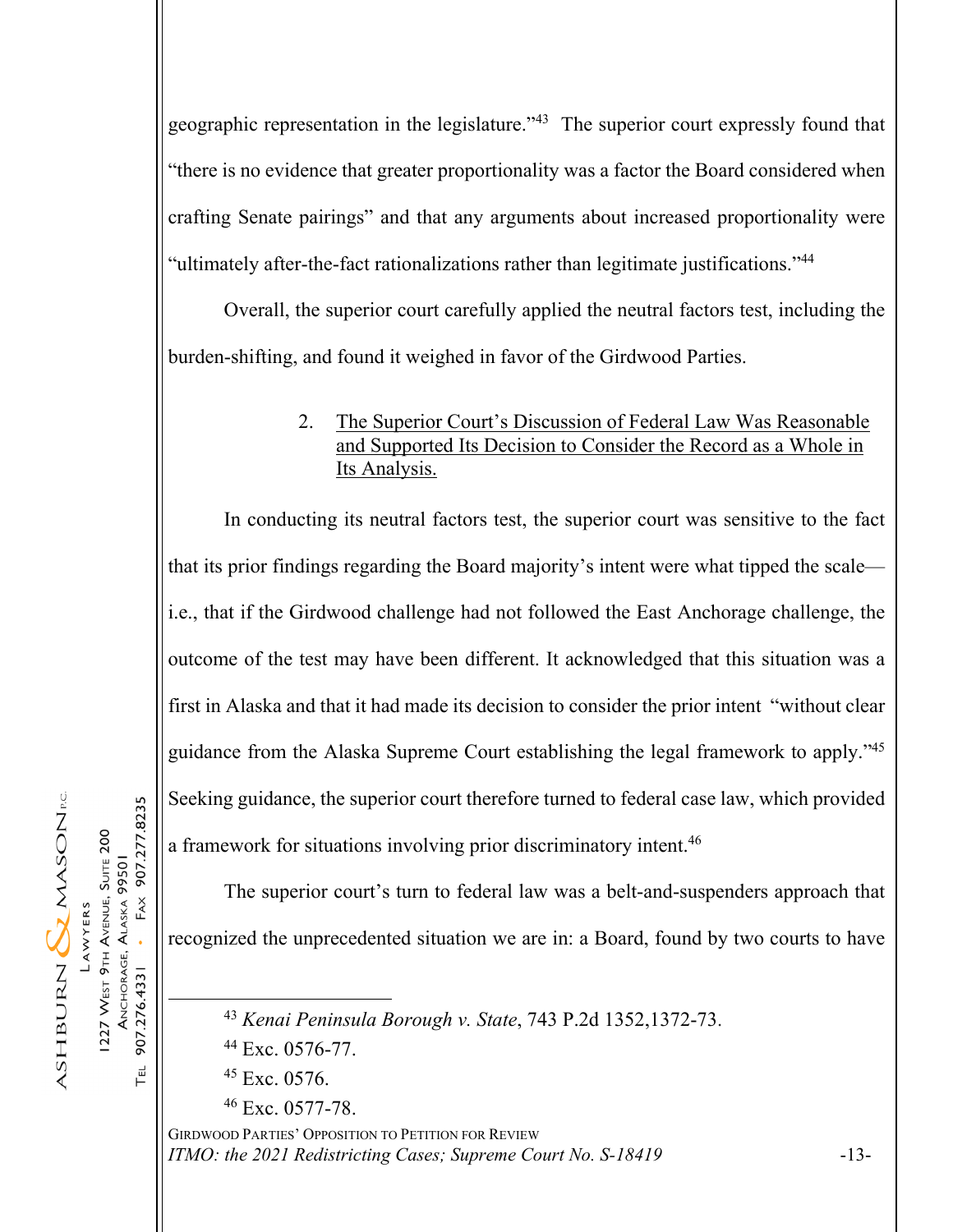engaged in partisan gerrymandering, that goes back and does *the exact same thing* on remand, with similar evidence of secret agreements and discriminatory intent. The Board attacks the court's federal analysis on two grounds: first, for relying on federal case law (*Village of Arlington Heights v. Metropolitan Housing Development Corp*. 47) that did not involve redistricting; and second, for relying on a federal case (*Abbott v. Perez*<sup>48</sup>) that involved a different level of right.49

The Board's first criticism is flat-out wrong. As the superior court explained, federal courts routinely apply the *Arlington Heights* framework in redistricting cases; the case itself, and other cases interpreting it, are thus appropriate as a source of guidance.<sup>50</sup> The Board's second criticism is overly formulaic. The superior court made clear that it considered the federal cases to "provide[] useful guidance in addressing the board's prior bad intent."<sup>51</sup> The superior court went through a lengthy federal analysis to confirm that the result it reached under Kenai, giving weight to the Board's prior intent, was not outside of legal norms. The superior court should be praised, not faulted for this careful approach.

 $47$  429 U.S. 252 (1977).

48 138 S.Ct. 2305 (2018).

 $49$  Pet. at 30.

50 Exc. 0578 and n.144 (citing *Miller v. Johnson*, 515 U.S. 900, 913-14 (1995) (applying Arlington Heights factors to Georgia redistricting plan); *N. Carolina State Cont. of NAACP v. McCrory*, 831 F.3d 204, 220-33 (4th Cir. 2016) (invalidating redistricting plan based on North Carolina's history of discrimination and other factors).

51 Exc. 0581.

GIRDWOOD PARTIES' OPPOSITION TO PETITION FOR REVIEW *ITMO: the 2021 Redistricting Cases; Supreme Court No. S-18419* -14-

ASHBURN & MASON 1227 WEST 9TH AVENUE, SUITE 200 LAWYERS

907.277.8235

 $FAX$ 

 $\hat{\phantom{a}}$ 

907.276.4331

ГEL

ANCHORAGE, ALASKA 99501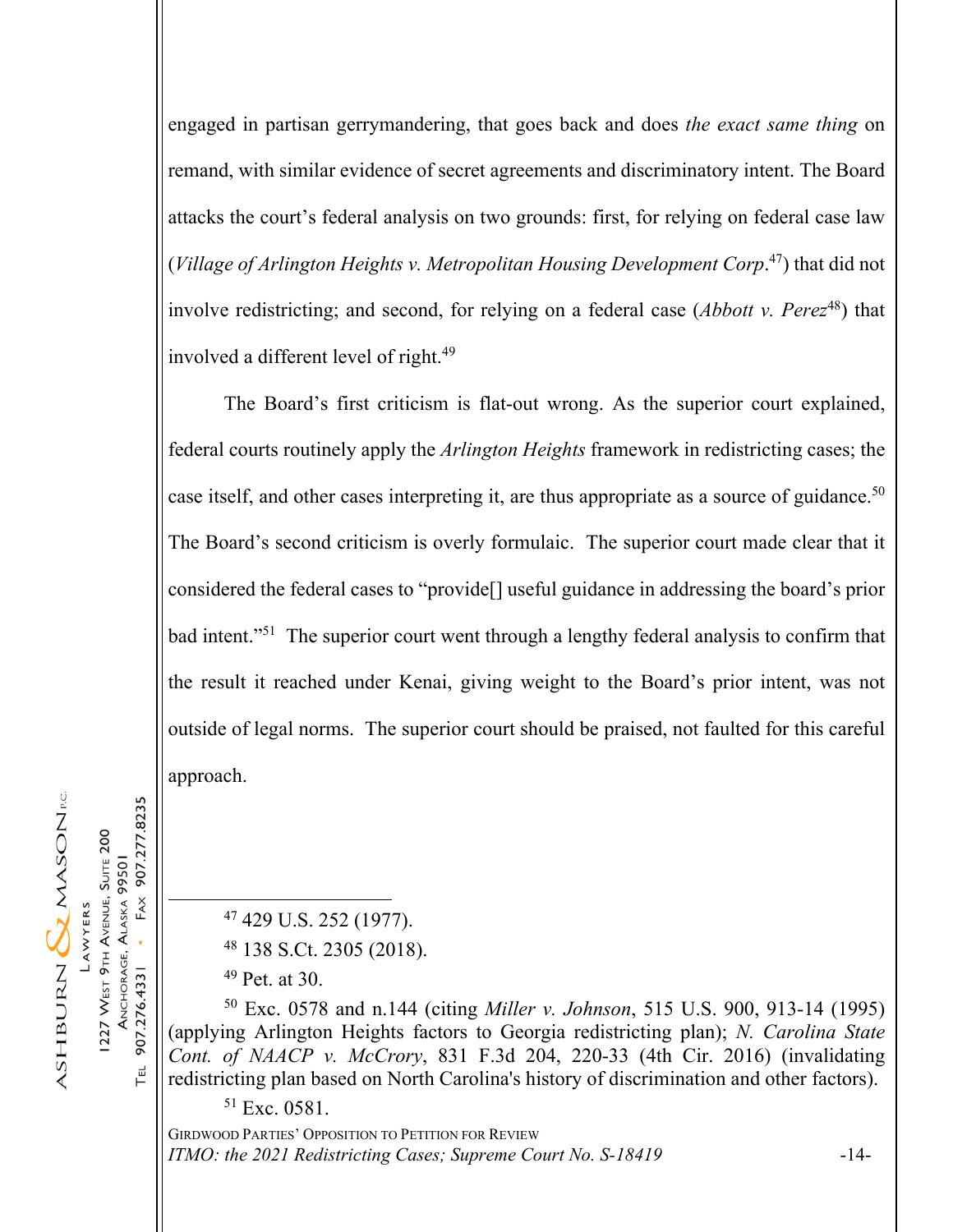However, the superior court need not have conducted its federal analysis. The Board cannot credibly argue that the superior court was obligated to ignore the prior history. The Girdwood Parties intervened in the same lawsuit, with the same case caption and case number, and the Board did not oppose their intervention.<sup>52</sup> The same three Board members voted to adopt Option 3B as had voted to adopt the 2021 Proclamation. The superior court made clear, both in its decision and on the record at a hearing shortly after the Girdwood challenge was filed, that it would be considering *the entirety of the record*  from the prior challenges in rendering its decision.<sup>53</sup> The superior court's prior finding about the Board's intent does not just go to intent; it goes to the credibility of the three Board members, who testified in multiple formats in the prior litigation. Preventing the superior court from considering this history, and its prior findings on intent and credibility of the Board members, would hamstring its ability to render a fair decision as fact-finder. Worse, it would allow future boards to gerrymander simply by withstanding the first round of lawsuits.

907.277.8235 1227 WEST 9TH AVENUE, SUITE 200 ANCHORAGE, ALASKA 99501  $FAX$ LAWYERS 907.276.4331

 $\ddot{\phantom{0}}$ 

ГEL

ASHBURN & MASON

The Girdwood Parties have not argued for a "once a sinner, always a sinner" rule, as the Board suggests, and that is not the rule the superior court applied. The superior court was clear that its decision was based on its finding that the original discriminatory intent, secretive agreements, and partisan objectives *persisted* on remand. The superior

GIRDWOOD PARTIES' OPPOSITION TO PETITION FOR REVIEW *ITMO: the 2021 Redistricting Cases; Supreme Court No. S-18419* -15-

<sup>52</sup> Exc. 0953.

<sup>53</sup> Exc. 0557 ("In this case, the record includes the full court record from the first round of this litigation, the record from the Board's remand process as filed on April 28 and supplemented on May 2, and all materials submitted by the parties to the Girdwood challenge."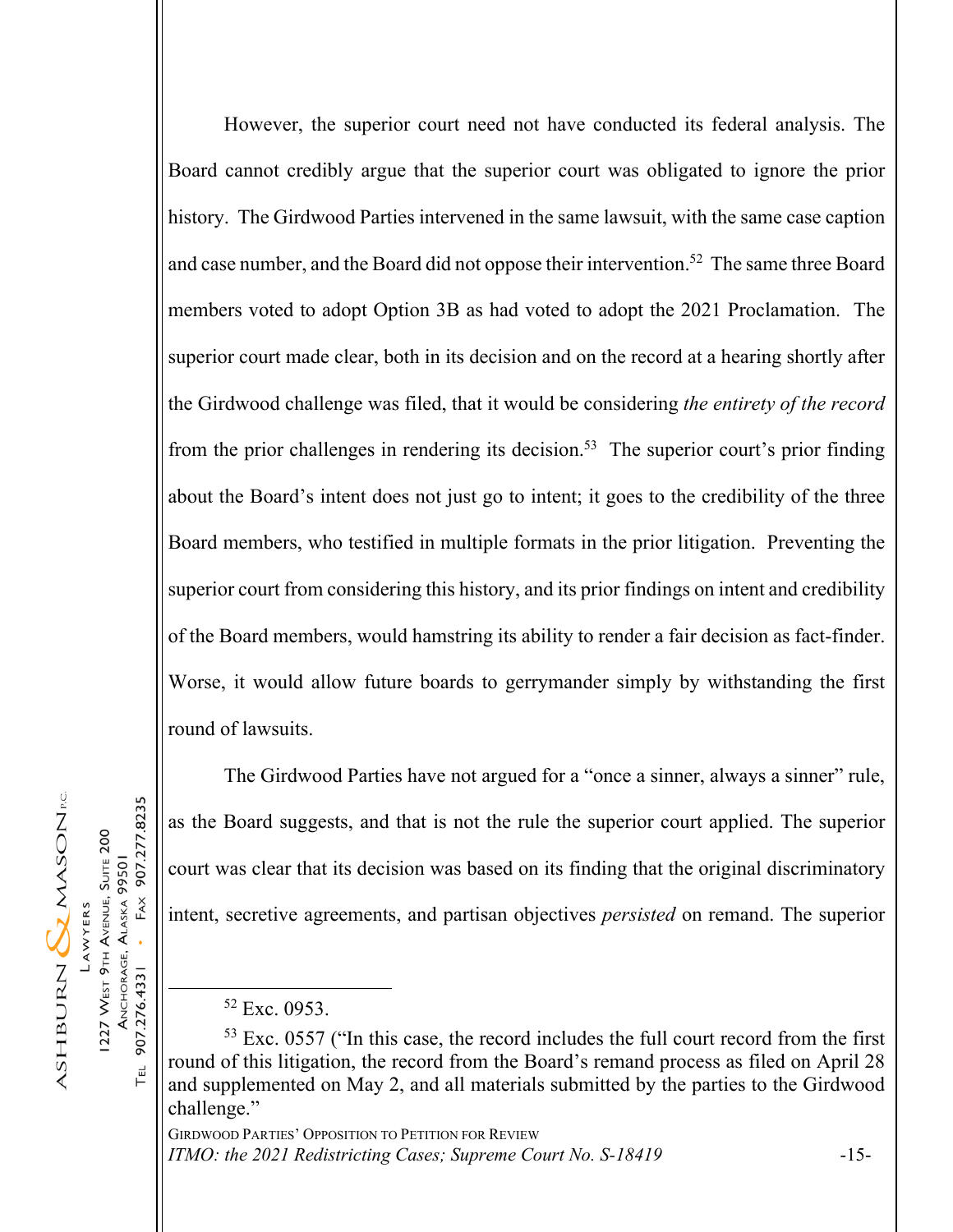court cited specific salient facts from the remand to support its state and federal analyses, and moreover cited numerous other less-dispositive "inconsistencies and peculiarities in the Board's process [that], in the aggregate, also support this Court's conclusions that the Board acted with discriminatory intent and improper purpose."54

#### 3. The Superior Court Properly Considered the Board's Decision to Ignore Public Testimony and Conduct a Public Process for Show as Evidence of the Board's Improper Intent.

The Board misconstrues the superior court's findings regarding public testimony and communities of interest. The superior court did not find the pairing to be unconstitutional because it was contrary to the weight of the public testimony. Rather, the superior court considered the Board's disregard for public testimony in context, and concluded that it was *further* evidence of illegitimate intent.

The superior court observed that the Board majority, in public meetings, made a point of advocating for increased public process, insisting it was necessary "to meaningfully implement the findings of the Supreme Court, " "to give the public their due," and "allow the public to engage and look at that plan."<sup>55</sup> Member Simpson even said: "I refuse to be badgered into a decision made on partial information before I'm ready to do it."56 But despite this purported dedication to public process, the Board majority appeared not to listen. As the superior court put it:

FAX 907.277.8235 1227 WEST 9TH AVENUE, SUITE 200 ANCHORAGE, ALASKA 99501  $\ddot{\phantom{a}}$ 907.276.4331  $\Gamma$ EL

ASHBURN & MASON

LAWYERS

54 Exc. 0594-98.

- 55 Exc. 0597.
- 56 Exc. 0597.

GIRDWOOD PARTIES' OPPOSITION TO PETITION FOR REVIEW *ITMO: the 2021 Redistricting Cases; Supreme Court No. S-18419* -16-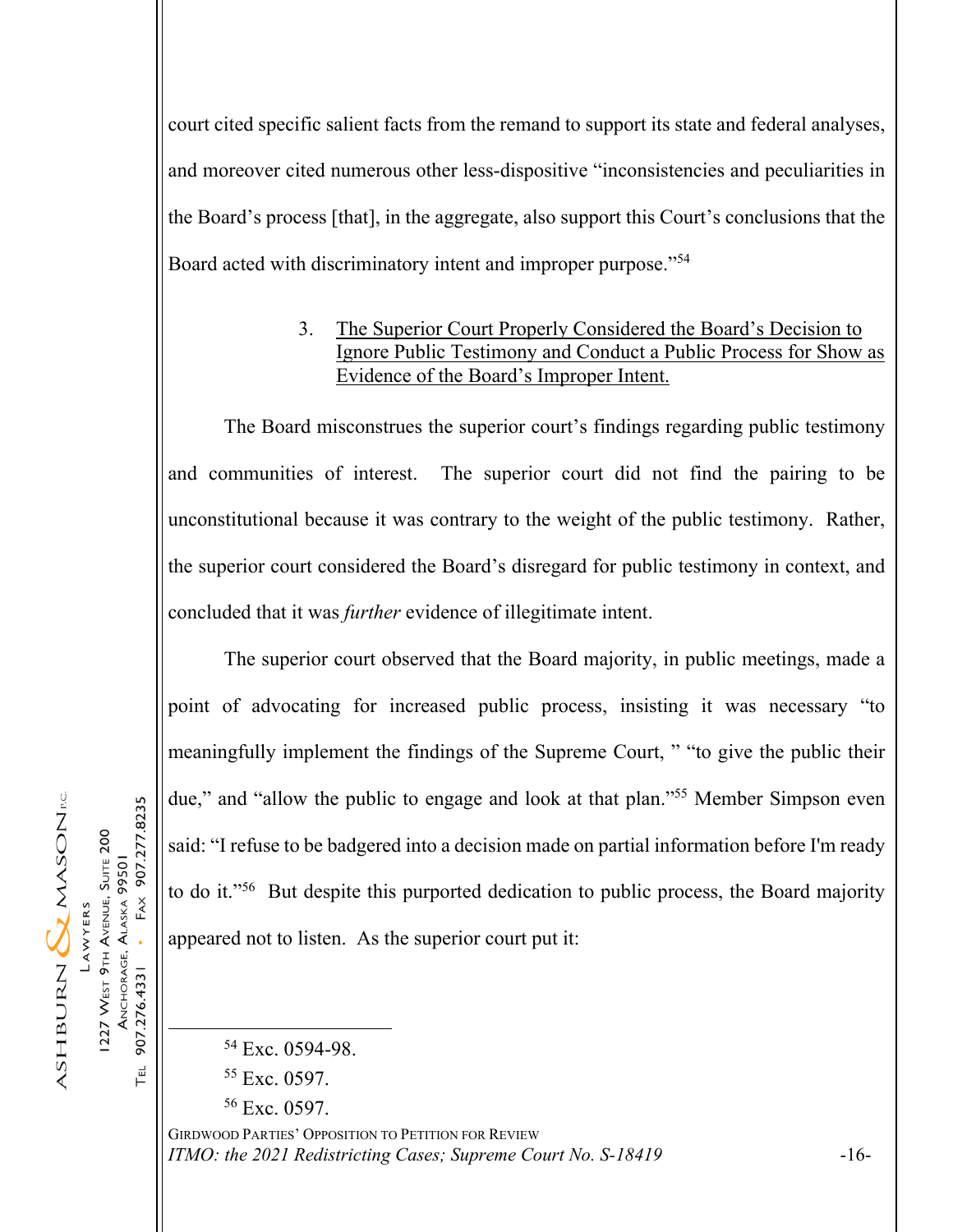The communications and statements suggest the majority board members approached the process with a predetermined outcome in mind. The record indicates a disregard for the weight of public testimony, and lack of geographic awareness of what was in the districts at issue. Instead, [the] totality of the circumstances indicates a goal-oriented approach; they paid attention to the details only as much as they needed to say the right words on the public record when explaining their choice.<sup>57</sup>

As an example, Board members' comments before and at the April 13 meeting make clear that the public process was for show. Less than half an hour before the final meeting, Members Simpson and Binkley revealed that they did not really know which districts Chugiak and the Chugach mountains were in, or even where they were geographically located relative to Eagle River.<sup>58</sup> In other words, they appear to have paid no attention to the days of written and live testimony from innumerable members of the public about these very districts, focusing on the location of these very communities and geographic features, as part of the lengthy public process they had insisted was so important.

> 4. The Superior Court Properly Considered the Board's Decision to Ignore Local Boundaries, Local Government Preferences, and Communities of Interest as Evidence of the Board's Improper Intent.

The superior court noted that while all the house districts in question are within the Municipality of Anchorage, the Board ignored other local boundaries in its decision. The superior court noted that numerous community councils and community organizations in the affected districts wrote in opposing the 23/24 and 9/10 pairings. The

57 Exc. 0598.

58 Exc. 0804.

GIRDWOOD PARTIES' OPPOSITION TO PETITION FOR REVIEW *ITMO: the 2021 Redistricting Cases; Supreme Court No. S-18419* -17-

907.277.8235

 $FAX$ 

 $\ddot{\phantom{0}}$ 

907.276.4331

 $T_{EL}$ 

ANCHORAGE, ALASKA 99501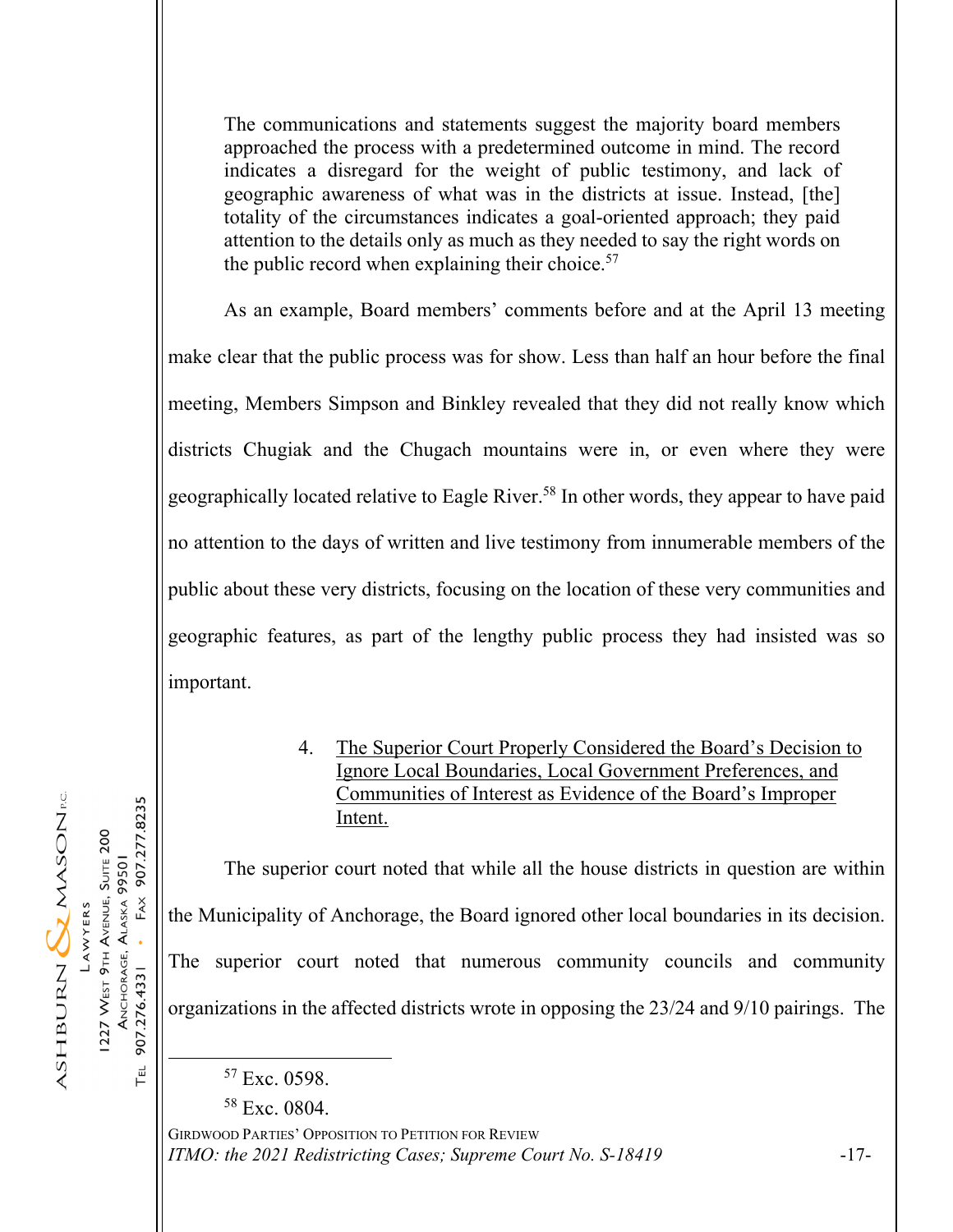Downtown Community Council ("DCC"), Government Hill Community Council ("GHCC"), and Anchorage Downtown Partnership ("ADP") all formally supported pairing downtown with the North Anchorage district  $(D)\right]^{59}$  Similarly, the Girdwood Board of Supervisors ("GBOS") passed a resolution in favor of a pairing with South Anchorage and against a pairing with Eagle River.<sup>60</sup> All of these entities have defined legal boundaries and, in the case of ADP and DCC, those boundaries were broken by the Option 3B. Each entity supported its stated preference with specific facts.<sup>61</sup>

In addition, the Board had at its disposal the record from a recent Municipality of Anchorage ("MOA") Reapportionment process, which contained extensive additional evidence of community preferences. Assembly Member Christopher Constant, who had chaired the MOA reapportionment process, submitted a letter to the Board explaining the process.62 He explained that MOA had considered an option that would pair Eagle River with a South Anchorage neighborhood, and that it had been a "lightning rod" for overwhelming opposition from both South Anchorage and Eagle River.<sup>63</sup>

ASHBURN & MASON

227 WEST 9TH AVENUE, SUITE 200 ANCHORAGE, ALASKA 99501

LAWYERS

907.277.8235

 $FAX$ 

 $\ddot{\phantom{a}}$ 

907.276.4331

ГEL

 $61$  Exc. 0467 (DCC Resolution, noting that the Board had divided the "downtown" core" into separate house districts and that placing them in separate senate districts as well would "further dissolve[]" downtown's voice); Exc. 0959 and Exc. 0468-0473 (ADP Resolution urging the Board to keep the Assembly-created Downtown Improvement District together in one senate district and not pair downtown with "rural and residential" Eagle River); Exc. 0958 (GHCC written comment, noting District 24 "is rural Alaskan in distance, lifestyles, and values, and does not represent Government Hill, JBER, or downtown Anchorage.").

62 Exc. 0554.

63 Exc. 0554 (citing Exc. 0820-910).

GIRDWOOD PARTIES' OPPOSITION TO PETITION FOR REVIEW *ITMO: the 2021 Redistricting Cases; Supreme Court No. S-18419* -18-

<sup>59</sup> Exc. 0596.

 $60$  Id.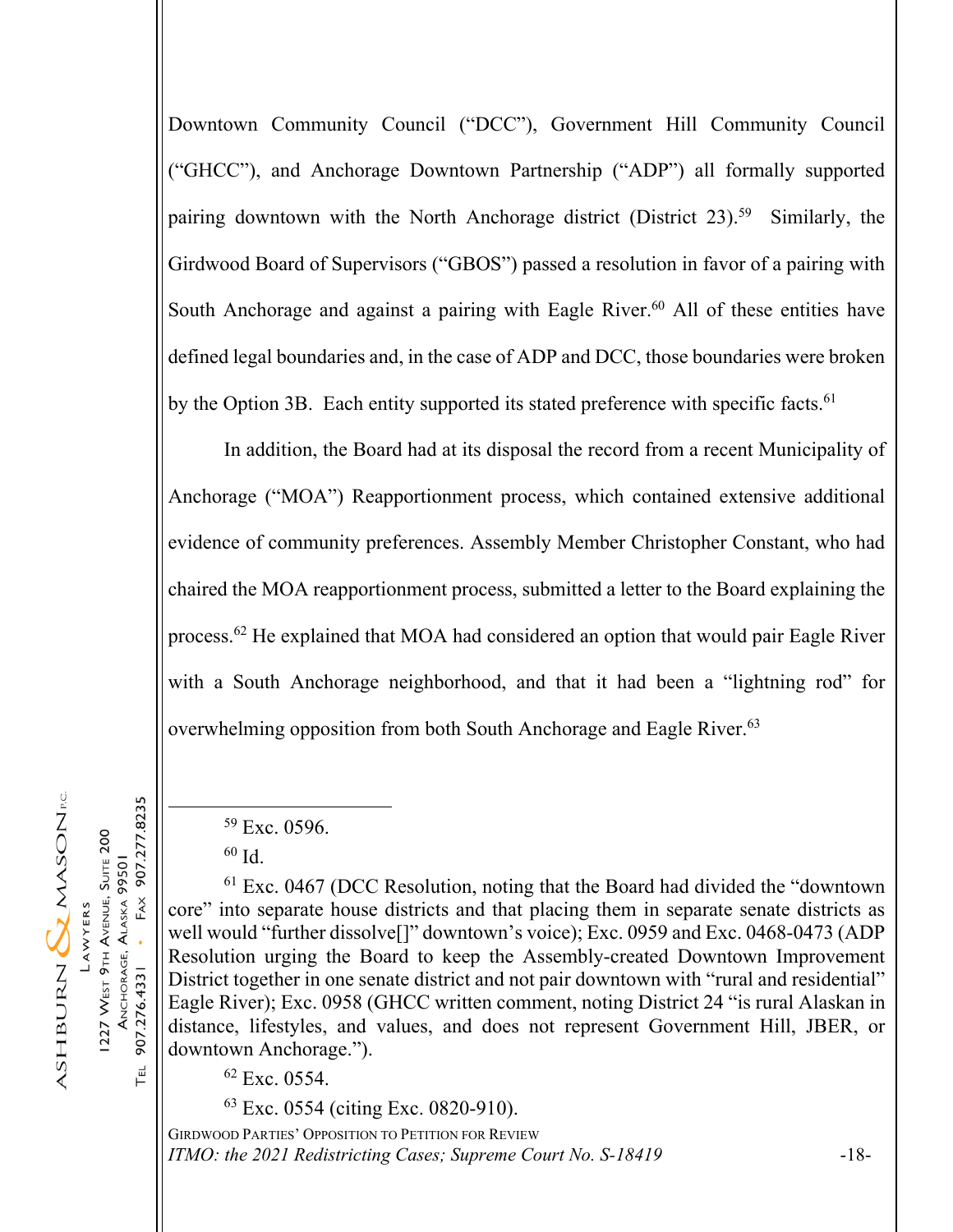The Board majority not only disregarded these communities' preferences, but at least in the case of downtown, appear *not to have even read the resolutions*. Chair Binkley, Member Simpson, and Member Marcum, during the April 13 meeting, emphasized District 23's "differences" from downtown as a reason that the district could never be paired with downtown and instead must be paired with Eagle River<sup>64</sup>—even though the Board itself had already placed JBER in a house district with downtown, as these resolutions (and ample other public testimony) made clear.

Indeed, the superior court found it notable that no formal resolutions or messages were received from community councils or other community government bodies in any Eagle River communities, and no resolutions or messages were received from any community government body or entity representing the JBER population.<sup>65</sup> But the Board majority was so focused on manufacturing justifications for its preferred pairing that it did not even look at District 23's actual boundaries or its residents' preferences.

The Board's reliance on *In re 2001 Redistricting Cases*<sup>66</sup> to support its argument that local boundaries are irrelevant is misplaced, as the superior court's order does not

907.277.8235 1227 WEST 9TH AVENUE, SUITE 200 ANCHORAGE, ALASKA 99501  $FAX$ LAWYERS 907.276.4331

 $\overline{\Gamma}$ EL

ASHBURN & MASON

<sup>65</sup> Exc. 0596.

66 Pet. at 11-12 (citing *In re 2001 Redistricting Cases*, 47 P.3d 1089, 1091 (Alaska 2002)).

GIRDWOOD PARTIES' OPPOSITION TO PETITION FOR REVIEW *ITMO: the 2021 Redistricting Cases; Supreme Court No. S-18419* -19-

<sup>64</sup> Exc. 0949-50. (Binkley stating that he had an office and condo downtown and had been involved with the Alaska Railroad, and that based on his experience JBER should not properly be paired with downtown—despite the fact that the Alaska Railroad, his office, and his condo were all already in District 23 with JBER); Exc. 0948. (Marcum stating that "[d]owntown has almost nothing in common with the military base"); Exc. 0946. (Simpson stating pairing the military bases with downtown overlooks JBER as a significant community of interest[.]").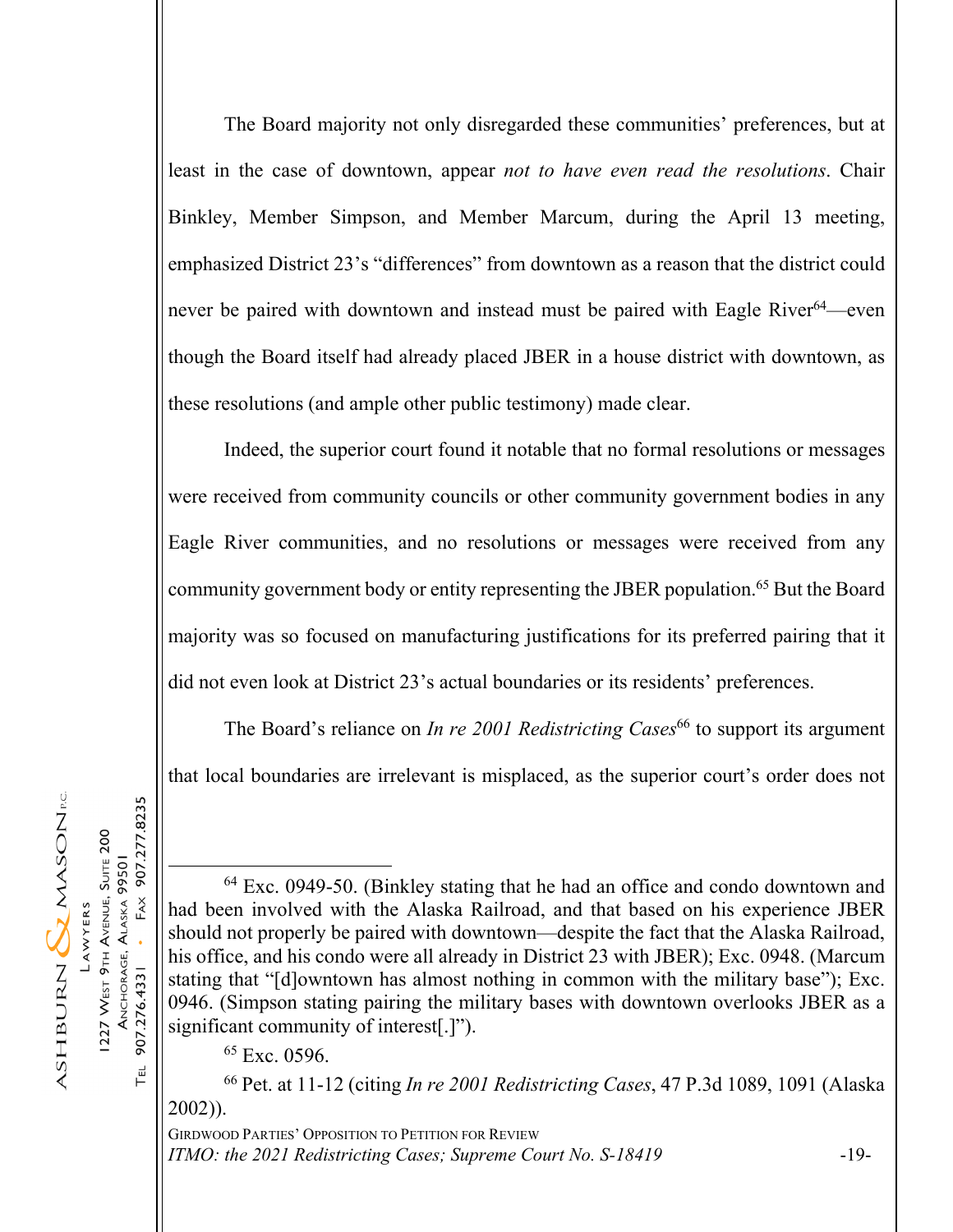run afoul of that precedent. If anything, that case supports the Girdwood Parties' argument. It stated that "respect for neighborhood boundaries is an admirable goal," though because "it is not constitutionally required," it "must give way to other legal requirements."67 The Board selectively quotes this holding to suggest that "respect for neighborhood boundaries" is an improper consideration—but the case actually suggests that it is an "admirable" one that is appropriate to consider when it does not conflict with "other legal requirements." On remand, the Board identified no other "legal requirements" that would prevent adoption of Option 2. As the superior court found, the Board's disregard of neighborhood boundaries and neighborhood preferences is suspicious.

The Board's disregard for established communities of interest is similarly suspect. Although the Board implies that "communities of interest" are legally irrelevant to the Board's work, that position is not supported by this Court's precedents. In *Kenai Peninsula Borough v. State*, this Court held that when evaluating illegitimate purpose under a neutral factors test, "[d]istrict boundaries which meander and selectively ignore political subdivisions and *communities of interest*, and evidence of regional partisanship are also suggestive."68 While breaking apart a community of interest may not, on its own, be a constitutional violation, it is directly relevant to the legitimacy of the Board's purpose.

<sup>67</sup> *In re 2001 Redistricting Cases*, 47 P.3d at 1091.

<sup>68</sup> *Kenai Peninsula Borough v. State*, 743 P.2d 1352, 1372 (Alaska 1987) (emphasis added).

GIRDWOOD PARTIES' OPPOSITION TO PETITION FOR REVIEW *ITMO: the 2021 Redistricting Cases; Supreme Court No. S-18419* -20-

ASHBURN & MASON

1227 WEST 9TH AVENUE, SUITE 200 ANCHORAGE, ALASKA 99501

LAWYERS

907.277.8235

 $FAX$ 

 $\ddot{\phantom{0}}$ 

907.276.4331

 $\overline{\Gamma}$ EL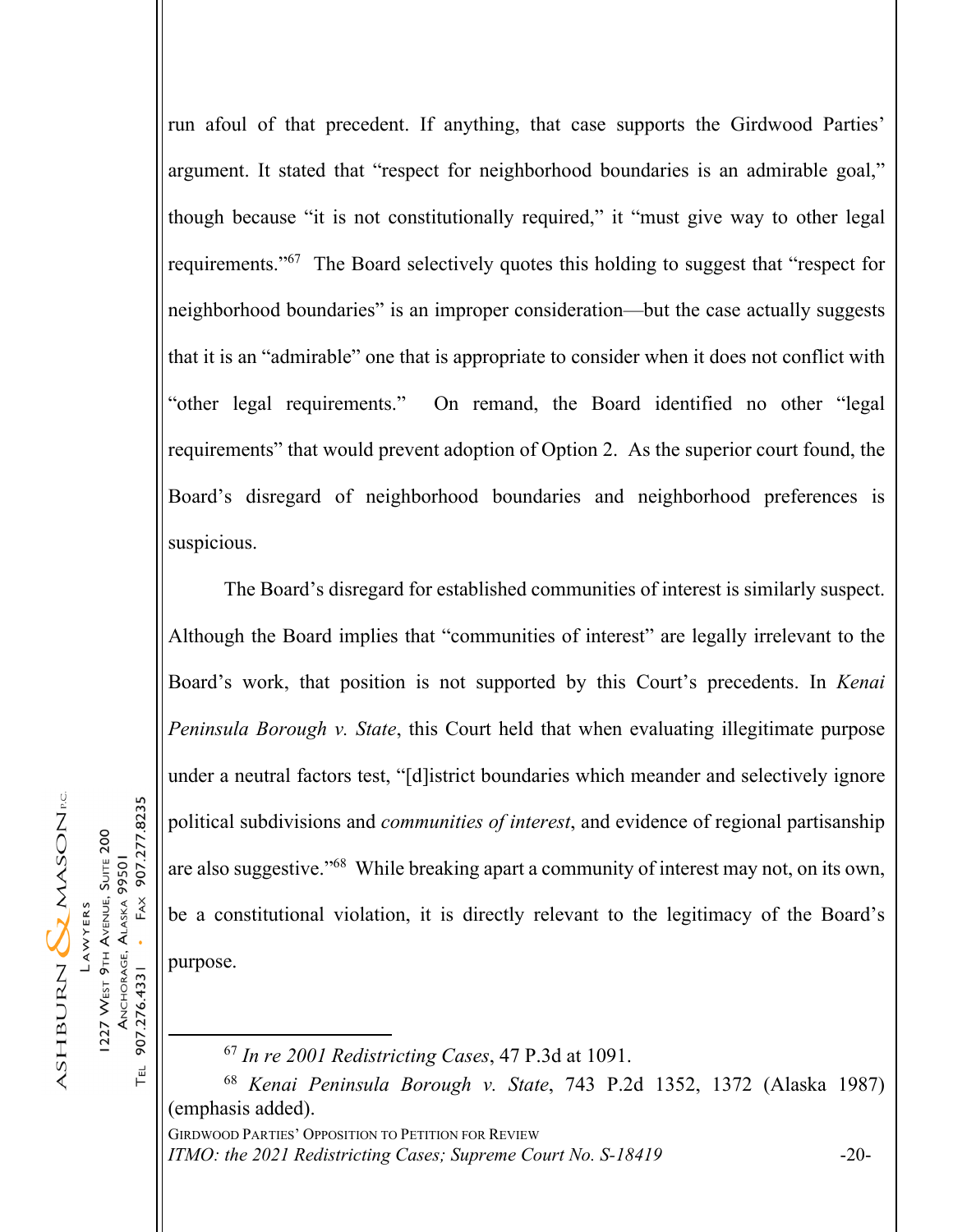The superior court's February 16 order found that the Eagle River districts constituted a community of interest.<sup>69</sup> Dr. Hensel provided expert testimony establishing that Girdwood and South Anchorage constituted a community of interest, which the superior court found compelling,<sup>70</sup> especially in conjunction with the "extensive" testimony during the public hearing process after remand that House District 9 is a community of interest with South Anchorage as a whole, and is markedly distinct and removed from Eagle River."71 Numerous individuals testified to the close connection between Girdwood and South Anchorage and the lack of connection with Eagle River. A Girdwood resident testified to the Board that based on his phone's location data, in the prior four years, he had been to Eagle River once—but had visited South Anchorage at least weekly, often multiple times a week.72 Others testified to the close connections between Girdwood and South Anchorage, explaining that the areas "link together well" because they share schools, shops, and infrastructure.73 Some District 9 residents testified to their concern that being paired with Eagle River would deprive them of a voice, leaving them unrepresented.74 In their affidavits before the superior court, the Girdwood Parties expanded on these themes as they related to Girdwood.75

1227 WEST 9TH AVENUE, SUITE 200 ANCHORAGE, ALASKA 99501 LAWYERS

FAX 907.277.8235

 $\ddot{\phantom{0}}$ 

907.276.4331

**T<sub>EL</sub>** 

ASHBURN & MASON

- 69 Exc. 0572 (citing prior order).
- 70 Exc. 0572.
- 71 Exc. 0572.
- 72 Exc. 0939.
- 73 Exc. 0819.
- <sup>74</sup> *E.g.,* Exc. 0940; Exc. 0941.
- 75 Exc. 0262-0273.

GIRDWOOD PARTIES' OPPOSITION TO PETITION FOR REVIEW *ITMO: the 2021 Redistricting Cases; Supreme Court No. S-18419* -21-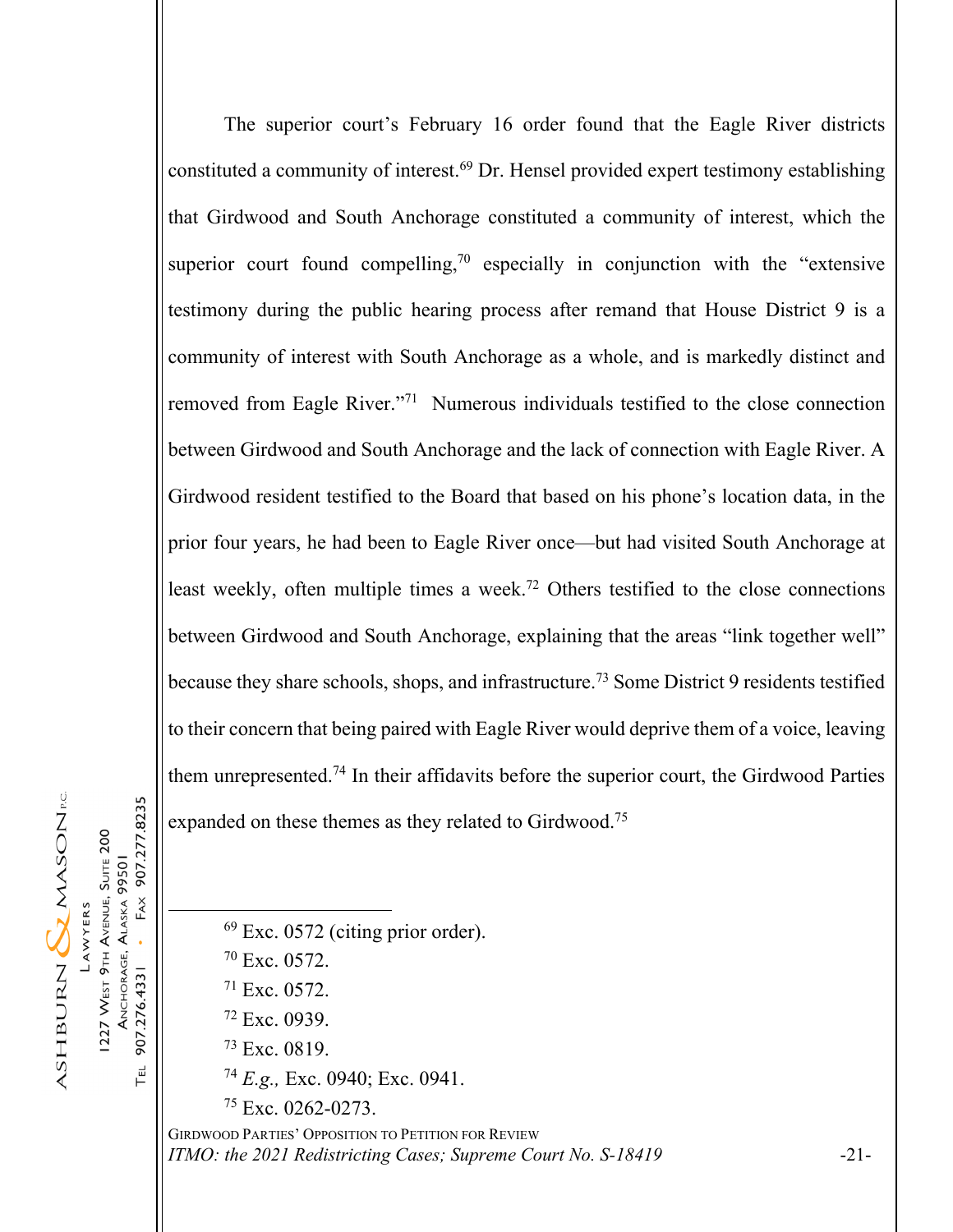The Board thus disregarded the Eagle River community of interest, the downtown community of interest, and the Girdwood/South Anchorage community of interest—all to serve its ostensible purpose of protecting the "JBER community of interest." But the superior court emphasized that JBER had never been established as a "community of interest" and that *not a single JBER resident* had even testified about the pairings:

[T]his court never found that JBER was a "community of interest." The Board has never presented any expert testimony on that issue. And the record does not appear to contain specific public comment from *any* JBER resident. On the other hand, this court did find that Eagle River was a "community of interest," and yet the Board made no effort to preserve its boundaries. Not only is the Board's stated purpose not supported by the weight of the record, it is also contrary to precedent.<sup>76</sup>

The superior court separately noted, in its order on the East Anchorage motion, that

"JBER is largely self-contained within its own house district, so there is no danger of it

being split and paired with other districts in such a way as to dilute its voting strength.<sup>77</sup>

The superior court, noting the inconsistency between the Board's insistence on protecting

the un-established JBER community of interest, and its silence on protecting the Eagle

River community of interest, determined the "Board's stated motivations about protecting

the JBER connection and supporting military voters" to be "pretextual."78

FAX 907.277.8235 227 WEST 9TH AVENUE, SUITE 200 ANCHORAGE, ALASKA 99501  $\ddot{\phantom{a}}$ 907.276.4331 ГEL

ASHBURN $\bigotimes_{MASON}$ re

LAWYERS

77 Exc. 0541. *See also* Exc. 0937-38 (testimony of Denny Wells that the corner of JBER within District 24 is actually unpopulated).

78 Exc. 0587.

GIRDWOOD PARTIES' OPPOSITION TO PETITION FOR REVIEW *ITMO: the 2021 Redistricting Cases; Supreme Court No. S-18419* -22-

<sup>76</sup> Exc. 0586. In addition, the record contained significant evidence that military families live all over Anchorage—not just on JBER and in Eagle River. Military families live in many places in the Municipality of Anchorage. Exc. 0937-38, Exc. 920, Exc. 925- 26, Exc. 0921, Exc. 0944.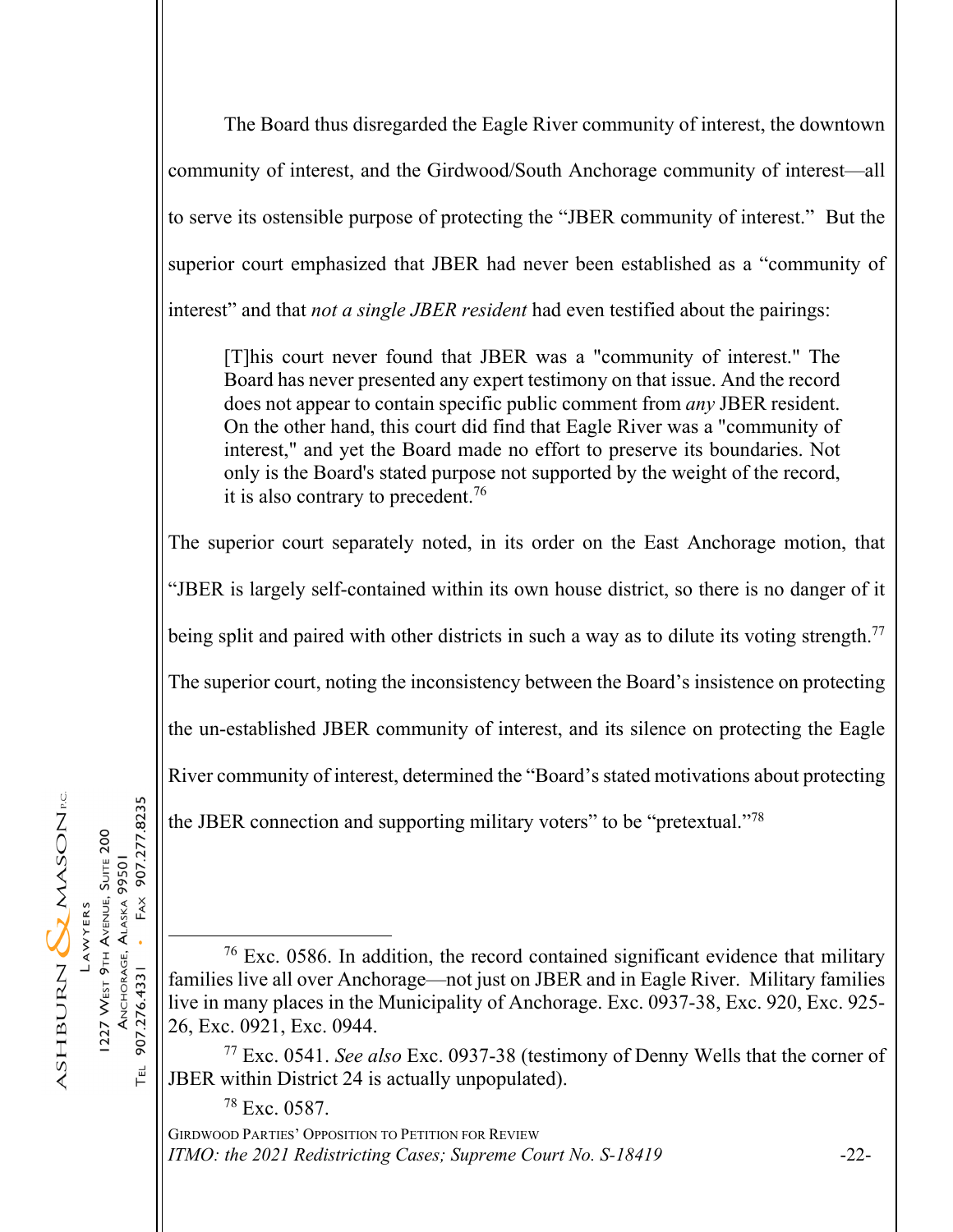Even the public testimony the Board cites in its Petition—which is presumably the best it could find in the record—is either demonstrably inaccurate or selectively ignores portions of the testimony. For example, the Board quotes a Peters Creek resident who supported Option 3B because JBER "is middle to low income families" "taking out payday loans in order to fill the gas tank" and better matched with Eagle River as opposed to Downtown Anchorage "with very high incomes"—but the Board presented no evidence to support this testimony,<sup>79</sup> and the record in fact contradicts it. Another member of the military community, whom the Board majority selectively ignored, provided research from the Council on Foreign Relations showing that Eagle River's median and average income are  $$111,388$  and  $$126,943$ , respectively<sup>80</sup> One of the individuals the Board quotes was actually referenced in the superior court's recent decision—the superior court noted that in the prior Board proceeding, Member Marcum had selectively read public comments into the record to elide her partisan motivations, removing the words "more conservative" from that citizen's comment describing Eagle River as "a somewhat friendlier, safer, and more conservative part of Anchorage."81 Yet another citizen the Board quotes, who advocated later in the remand process for the District 9/10 pairing, had testified *to the exact opposite* on April 2, when she told the Board the historical

ASHBURN & MASON 1227 WEST 9TH AVENUE, SUITE 200 ANCHORAGE, ALASKA 99501 LAWYERS

 $FAX$  $\ddot{\phantom{0}}$ 907.276.4331 **T<sub>EL</sub>** 

907.277.8235

GIRDWOOD PARTIES' OPPOSITION TO PETITION FOR REVIEW 79 Pet. at 24.  $80$  Exc. 0960-62 (testimony of Andrew Gray).  $81$  Exc. 0589-90.

*ITMO: the 2021 Redistricting Cases; Supreme Court No. S-18419* -23-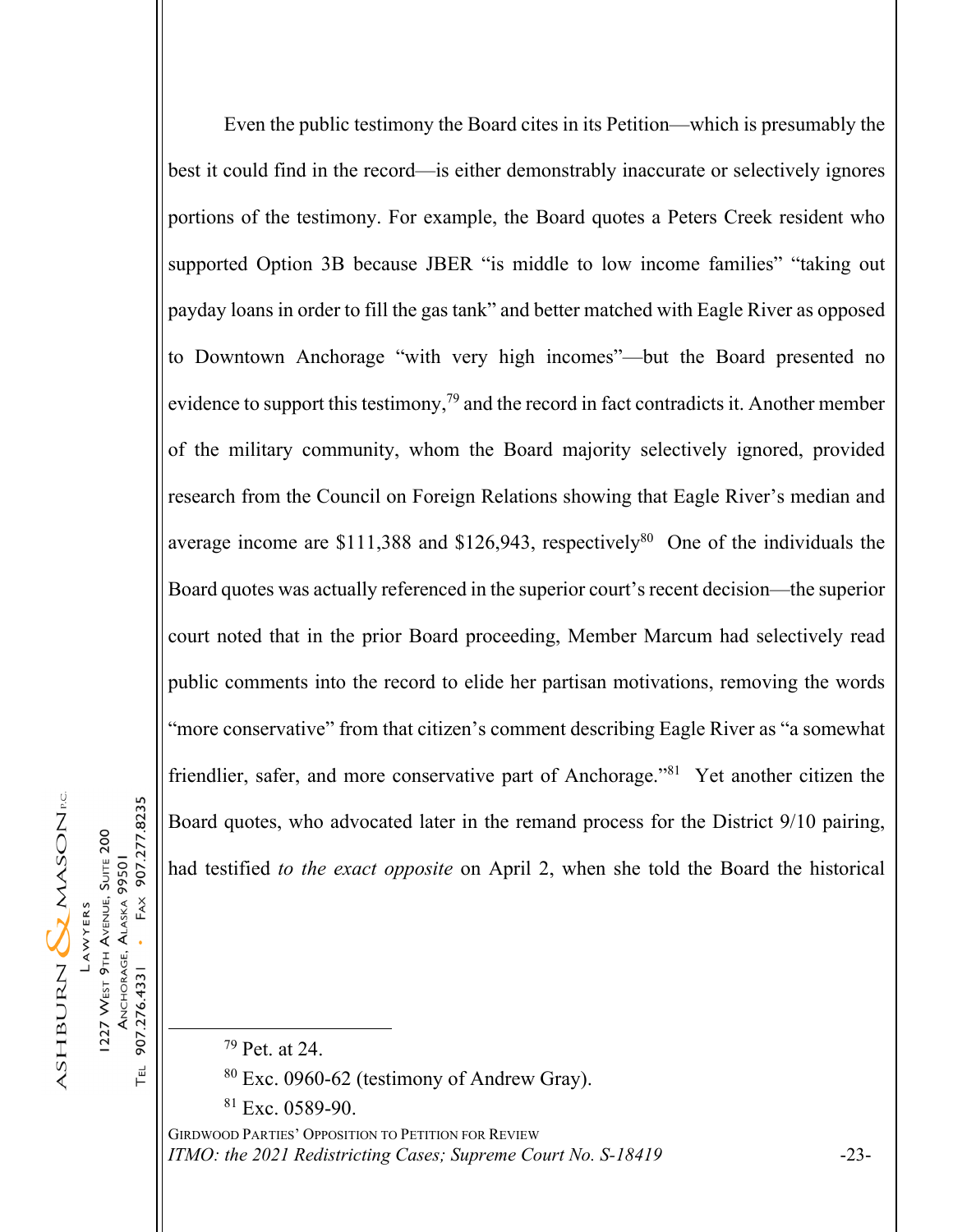Turnagain Arm/Eagle River pairing had been a "geographical nightmare" that led to ineffective representation.82

As a final comment on inconsistency, the Board's present argument before this Court that "communities of interest" are undefined, irrelevant, and have no place in senate pairing decisions is disingenuous in light of the Board majority's own repeated, explicit invocation of the "JBER community of interest" as the justification for Option 3B. While Board counsel may now take a different view, the Board itself clearly understands what a community of interest is, and clearly considered it important. The superior court properly considered the Board's decision to selectively ignore known communities of interest, while pretextually favoring another whose existence had not even been established, as evidence of its improper intent.

#### 5. The Superior Court Correctly Found, Based on Expert Testimony, that Option 3B Led to Dilution of District 9's Vote.

As discussed above, the superior court properly found that the Board intentionally discriminated. Accordingly, the Board has the burden of proving it discriminated "*in order to increase the proportionality of geographic representation in the legislature.*"<sup>83</sup> While the superior court recognized a *de minimis* increase totaling 18 people in South Anchorage's proportionality under Option 3B, it found "there is no evidence that greater proportionality was a factor the Board considered when crafting Senate pairings" and "any argument that Senate Districts are more proportional are ultimately after-the-fact

GIRDWOOD PARTIES' OPPOSITION TO PETITION FOR REVIEW *ITMO: the 2021 Redistricting Cases; Supreme Court No. S-18419* -24-<sup>83</sup> *Kenai Peninsula Borough v. State*, 742 P.2d 1352, 1372-73 (Alaska 1987).

907.277.8235 1227 WEST 9TH AVENUE, SUITE 200 ANCHORAGE, ALASKA 99501  $FAX$ LAWYERS 907.276.4331

 $\ddot{\phantom{a}}$ 

 $T_{EL}$ 

ASHBURN & MASON

<sup>82</sup> Pet. at 25; Exc. 0817.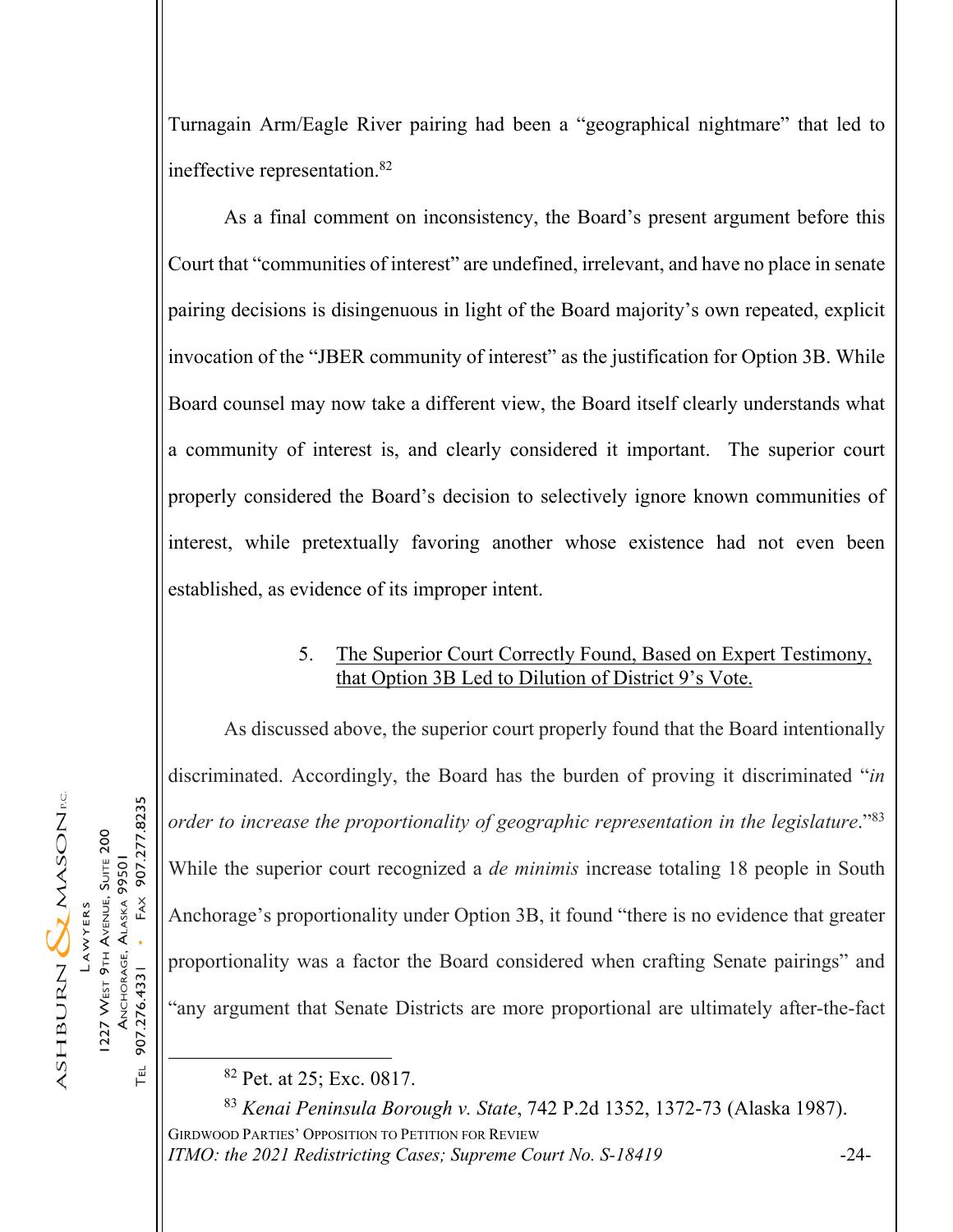rationalizations rather than legitimate justifications."84 Indeed, the Board does not even try to argue that its decision to split Eagle River was for the intentional purpose of increasing South Anchorage's proportionality.85 A coincidental and *de minimis* increase in proportionality does not sanitize the Board's second attempt to split Eagle River for an illegitimate purpose.

Rather, the superior court properly found that Senate District E dilutes the voting power of more moderate South Anchorage by splitting the Eagle River community of interest and pairing "solidly and predictably Republican" District 10 with District 9.86 It reached this conclusion in its role as the trier of fact, after considering the evidence submitted by both parties. The Girdwood Parties submitted expert testimony from Dr. Hensel, who described District 9 as a "majority-leaning but not always majority-electing" swing district that would be overpowered, and converted into a safe Republican seat, by a pairing with Eagle River.87 The Board relied on the testimony of its executive director Peter Torkelson, who focused narrowly on Girdwood, rather than District 9 as a whole, to assert that Girdwood lacks the population to control any senate district and that District 9 was already Republican-leaning, so any pairing with Eagle River is harmless.88 The superior court noted that the Board failed to present any expert testimony<sup>89</sup> and Dr.

907.277.8235 1227 WEST 9TH AVENUE, SUITE 200 ANCHORAGE, ALASKA 99501  $FAX$ LAWYERS  $\ddot{\phantom{0}}$ 907.276.4331 **T<sub>EL</sub>** 

ASHBURN & MASON

- <sup>85</sup> *See* Pet. at 16-19.
- 86 Exc. 0582; Exc. 282-283.
- 87 Exc. 0582; Exc. 0276-0283 (Hensel Report).
- 88 Exc. 0582.
- $89$  Exc. 0583.

GIRDWOOD PARTIES' OPPOSITION TO PETITION FOR REVIEW *ITMO: the 2021 Redistricting Cases; Supreme Court No. S-18419* -25-

<sup>&</sup>lt;sup>84</sup> Exc. 0575-77.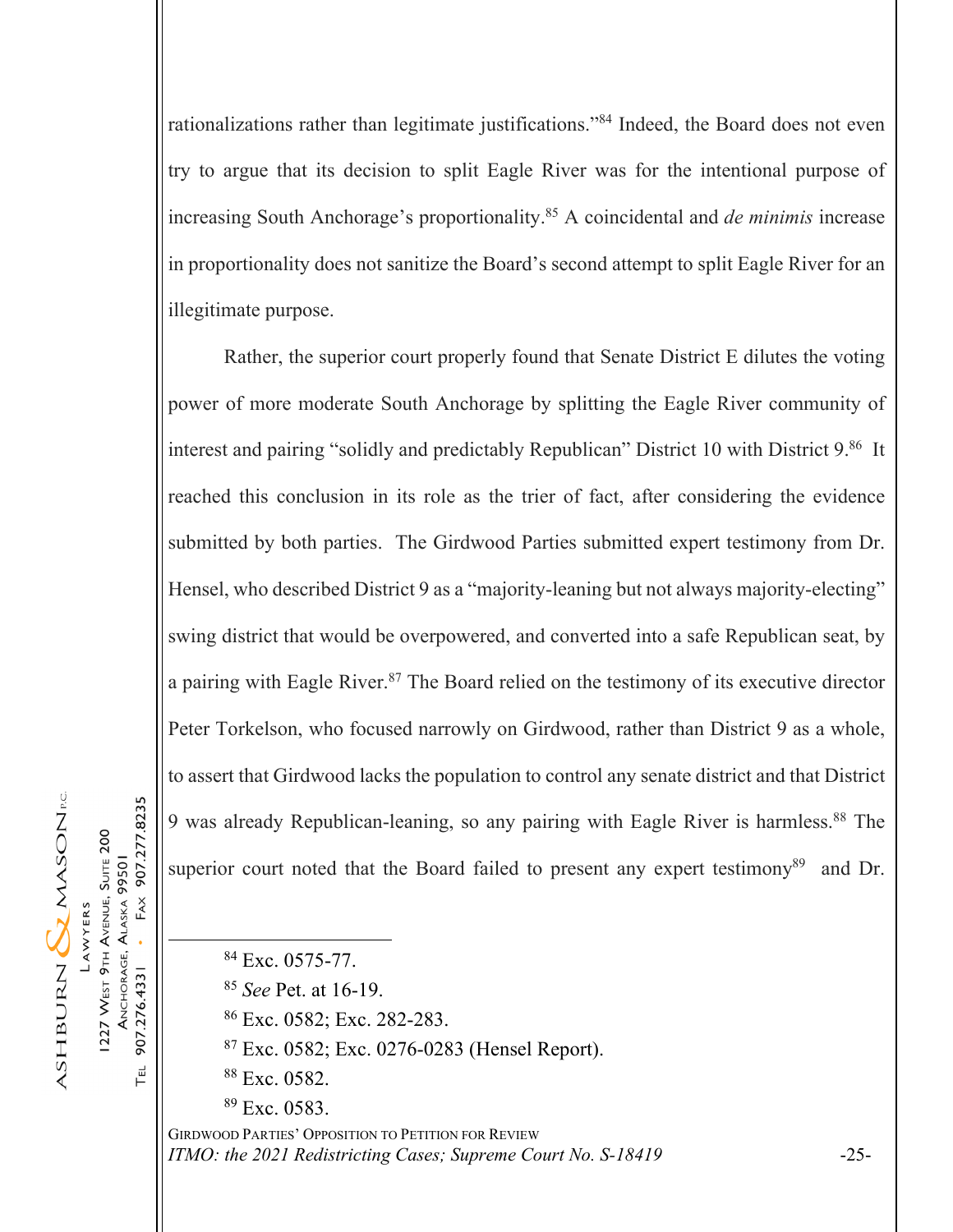Hensel noted in his Supplemental Report the problems with Mr. Torkelson's narrow approach.90

The Board argues in its Petition that "Girdwood" is better off under Option 3B because 3B confers a miniscule improvement in Girdwood's proportionality.<sup>91</sup> This argument repeats Mr. Torkelson's error and misses the point, which is the proven dilution of District 9's vote.<sup>92</sup>

The superior court correctly concluded, after reviewing the party's evidence,  $93$  that there was a reasonable possibility that pairing District 9 with another more moderate community could still lead to election of a Republican candidate—but, significantly, that outcome would not be a *certainty*, as it would in an Eagle River pairing.<sup>94</sup> This is the very definition of a swing district: one that could go either way, but is free to decide its own destiny. The Board's adoption of Option 3B converted District 9 from a swing district to a "safe Republican senate seat," thus diluting the voting power of District 9.

### 6. A House District Created in 2001 Has Little Relevance to a Senate District Created for Partisan Reasons in 2022.

90 Exc. 0440-0443 (Hensel Supplemental Report). After oral argument, Dr. Hensel learned of an error in his JBER calculations and submitted a letter to the court with a correction, which prompted a response from Mr. Torkelson, which in turn prompted another letter from Dr. Hensel. Exc. 0518-0533.

<sup>92</sup> *Kenai Peninsula Borough v. State*, 742 P.2d 1352, 1371-72 (Alaska 1987).

 $93$  The superior court had received testimony from both Dr. Hensel and Mr. Torkelson in the prior litigation and was familiar with their qualifications, experience, and credibility.

<sup>94</sup> Exc. 0583.

GIRDWOOD PARTIES' OPPOSITION TO PETITION FOR REVIEW *ITMO: the 2021 Redistricting Cases; Supreme Court No. S-18419* -26-

ASHBURN & MASON 1227 WEST 9TH AVENUE, SUITE 200 ANCHORAGE, ALASKA 99501 LAWYERS

907.277.8235

 $FAX$ 

 $\ddot{\phantom{0}}$ 

907.276.4331

ТEL

 $91$  Pet. at 16-19.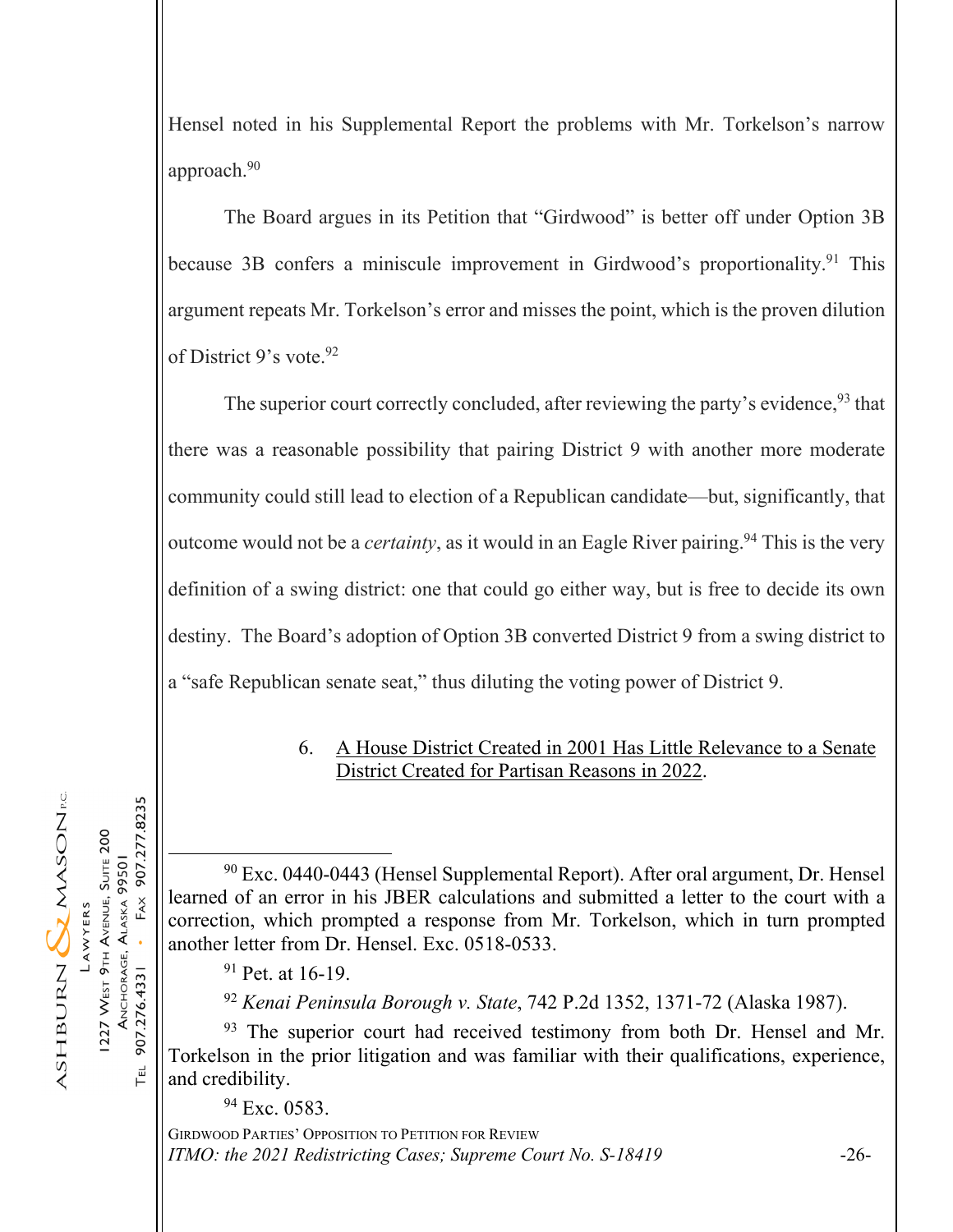The Board's insistence that "precedent" establishes that Turnagain Arm and Eagle River can be in a district together is misplaced. Although geographic similarities may exist between a house district drawn twenty years ago and the Board's 2022 senate district E, the record contained no evidence—and the Board cited no facts—to indicate that the region's population in the 2000 Census was at all numerically, demographically, or socially similar to the region's population now. There is a reason the Constitution charges the Board with the task of *re*-districting every 10 years: populations grow, shrink, shift, and change. And even some historically constitutional districts may not function well in practice: indeed, one of the first members of the public to testify before the Board on remand was a 40-year Eagle River resident who described the 2001 house district as a "geographical nightmare" that created representation problems, as the representatives "never really connected with what was important to the community out here."<sup>95</sup>

Moreover, the mere congruity of map lines is irrelevant in analyzing whether the Board acted with illegal intent. As this Court has already ruled and the superior court has now ruled twice, a senate district composed of constitutional house districts and that meets the Article VI, §6 contiguity requirement can still be unconstitutional, if it is made with illegitimate purpose to benefit one population at the expense of another.<sup>96</sup>

<sup>95</sup> Exc. 0817.

GIRDWOOD PARTIES' OPPOSITION TO PETITION FOR REVIEW <sup>96</sup> *See* Feb. 16, 2022 FFCL at 42-71; Exc. 0563-67; March 25, 2022, Interim Order of the Alaska Supreme Court at 5-6 (S-18332).

*ITMO: the 2021 Redistricting Cases; Supreme Court No. S-18419* -27-

907.277.8235 1227 WEST 9TH AVENUE, SUITE 200 ANCHORAGE, ALASKA 99501 LAWYERS 907.276.4331

 $FAX$ 

 $\ddot{\phantom{a}}$ 

ГEL

ASHBURN & MASON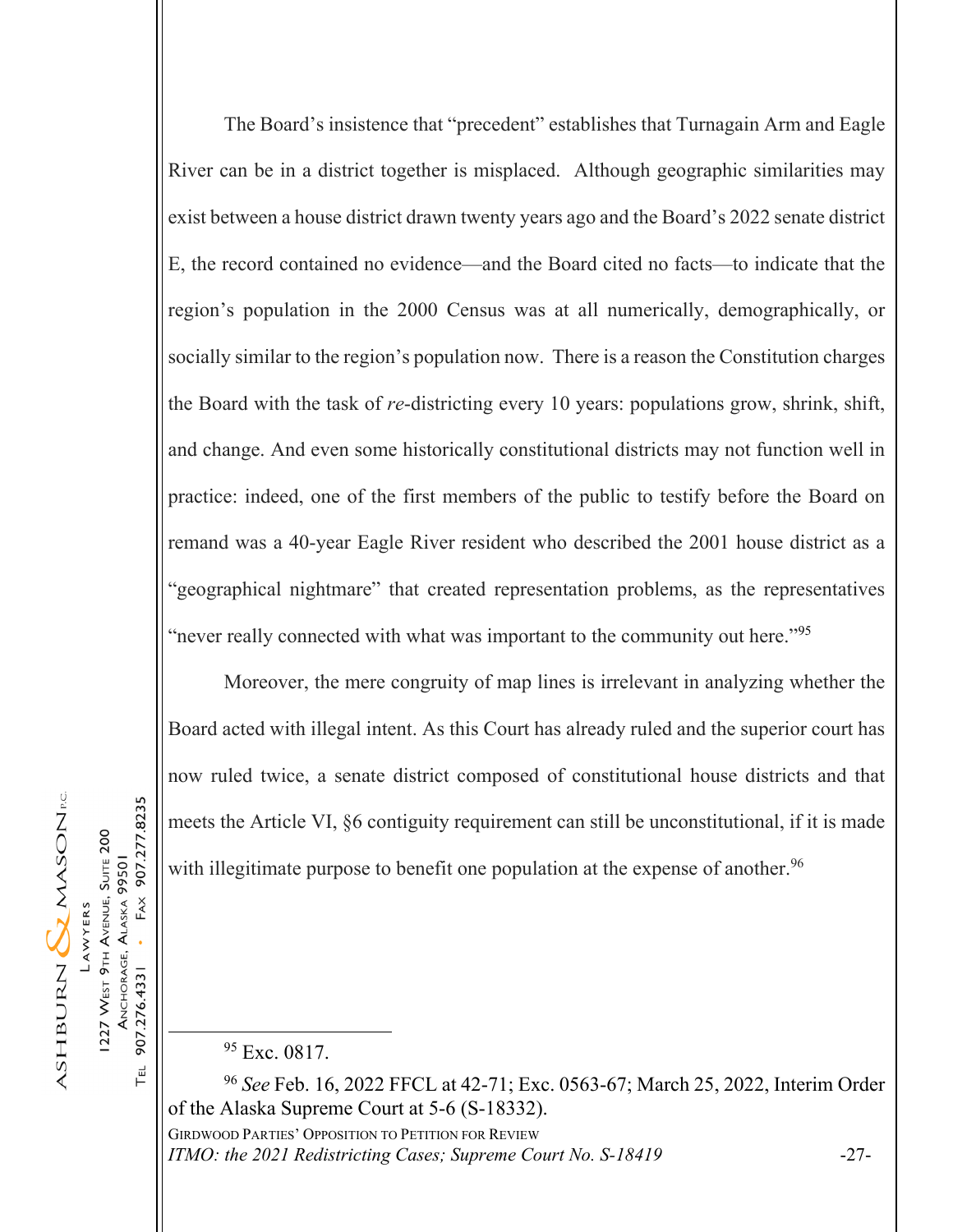Overall, the fact that a prior Board created a house district stretching from Hope to Eagle River twenty years ago is irrelevant to the constitutionality of the present senate district E.

# **B. The Superior Court Ordered an Appropriate Interim Remedy and Remanded the Proclamation to the Board.**

The superior court ordered an appropriately tailored remedy that is well within the bounds of the Alaska Constitution and consistent with relevant caselaw.

 On February 16, 2022, after trial, the superior court found that the Board's 2021 Proclamation intentionally discriminated in favor of the Eagle River community of interest at the expense of the Muldoon community of interest, and constituted a partisan gerrymander.<sup>97</sup> This Court agreed in its March 25, 2022, *Interim Order*.<sup>98</sup> On remand, the Board ignored aspects of the superior court's and this Court's orders and perpetuated *the same political gerrymander*, this time with different downstream consequences,<sup>99</sup> that had been struck down by the courts by selectively and disingenuously interpreting the

907.277.8235 1227 WEST 9TH AVENUE, SUITE 200 ANCHORAGE, ALASKA 99501  $FAX$ LAWYERS  $\ddot{\phantom{a}}$ 907.276.4331 ГEL

ASHBURN $\bigotimes_{MASON}$ re

99 Exc. 0587 (May 16, 2022, Order Re Girdwood Challenges to Amended Plan at 41 n.196 ("The Board cites only superficial similarities between South Eagle River and Girdwood, such as being 'close to the mountains' and 'generally more rural.' Instead, the Board admits that new Senate District E is essentially another downstream consequence of pairing North Eagle River with JBER." (citing Board's [Proposed] Findings of Fact and Conclusions of law at 7–8; Exc. 0949))).

GIRDWOOD PARTIES' OPPOSITION TO PETITION FOR REVIEW *ITMO: the 2021 Redistricting Cases; Supreme Court No. S-18419* -28-

 $97$  Feb. 16, 2022 FFCL at 70. The Court found that there was "substantial evidence of secretive procedures, regional partisanship, and selective ignorance of political subdivisions and communities of interest<sup>[1]</sup>, [and] that the Board intentionally discriminated against residents of East Anchorage in favor of Eagle River, and [that] discrimination had an illegitimate purpose."

<sup>98</sup> March 25, 2022, Interim Order of the Alaska Supreme Court at 6 (S-18332).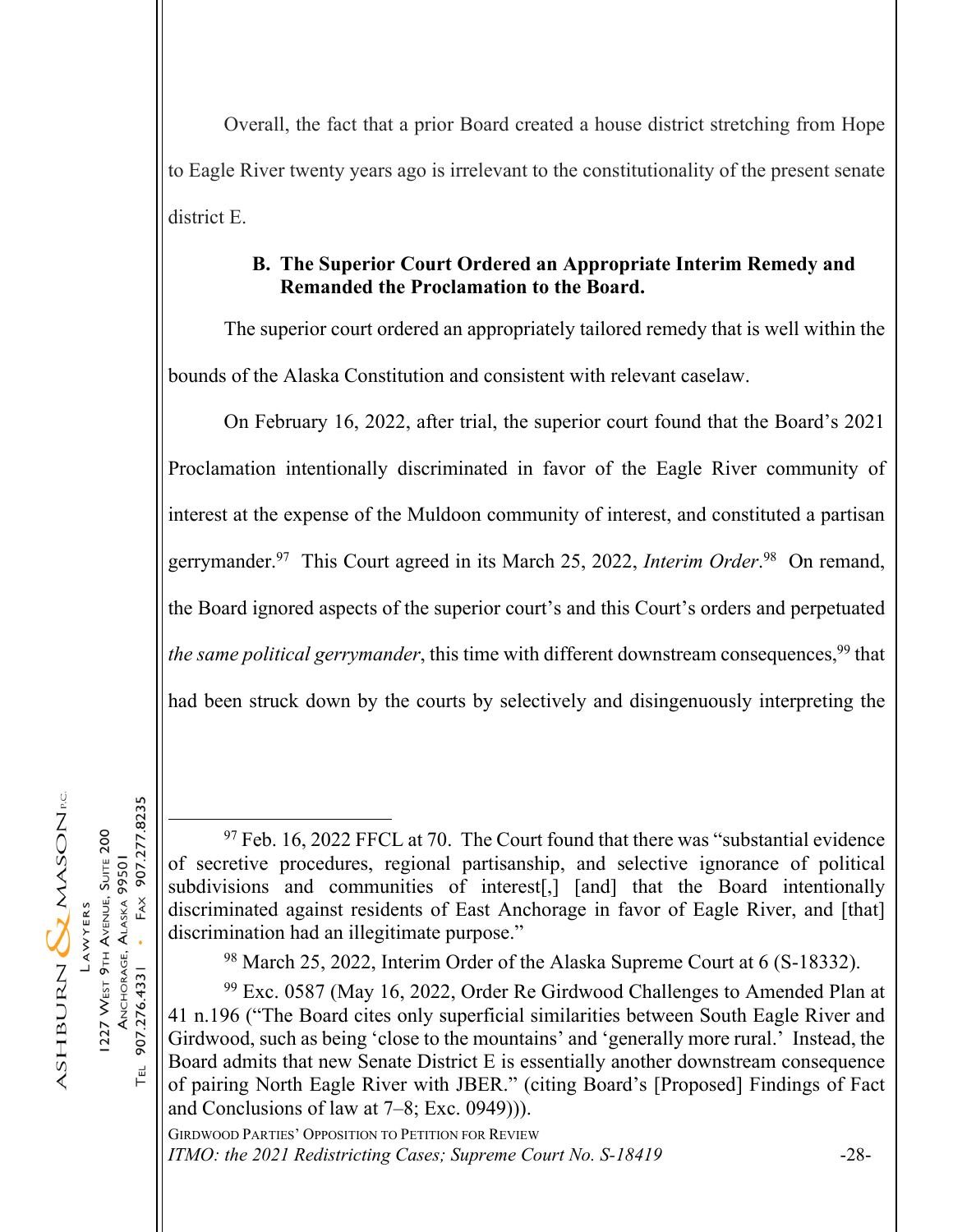controlling court orders.100

 The superior court once again rejected the Board's partisan gerrymander and exercised its mandamus power under article VI, section 11 to order that the Board adopt Option 2, the alternative that the Board itself had adopted for public consideration on an *interim* basis.<sup>101</sup> The superior court properly declined to allow an election to move forward under politically gerrymandered senate districts in the Municipality of Anchorage.102

 Article VI, section 11 of the Alaska Constitution provides in relevant part: "Any qualified voter may apply to the superior court to compel the Redistricting Board, by mandamus or otherwise, to perform its duties under this article or to correct any error in

 $101$  Exc. 0953 ("Ultimately, I found that both option 2, I believe, and option 3 are valid approaches." Statement of Chair Binkley at the April 13, 2022, Board meeting.).

<sup>102</sup> *Cf. Kenai Peninsula Borough v. State*, 743 P.2d 1352, 1373 (Alaska 1987) (holding that declaratory relief was an appropriate remedy where the effect of the Board's intentional discrimination was de minimus). Here, the Board's intentional political gerrymander invidiously undermined article VI, section 6 of the Alaska Constitution and the framers' intent that the redistricting process be nonpartisan, foreclosing the Girdwood Plaintiffs' rights to fair and effective representation. *See, e.g.*, *Hickel v. Se. Conf.*, 846 P.2d 38, 45 (Alaska 1992), *as modified on reh'g* (Mar. 12, 1993) ("The requirements of contiguity, compactness and socio-economic integration were incorporated by the framers of the reapportionment provisions to prevent gerrymandering." (citing 3 PACC 1846 (January 11, 1956)). The superior court properly "determined that Option 3B was an unconstitutional political gerrymander" and appropriately ordered the Board to adopt Option 2 on an interim basis.

GIRDWOOD PARTIES' OPPOSITION TO PETITION FOR REVIEW *ITMO: the 2021 Redistricting Cases; Supreme Court No. S-18419* -29-

ASHBURN & MASON

1227 WEST 9TH AVENUE, SUITE 200 ANCHORAGE, ALASKA 99501

LAWYERS

907.277.8235

 $FAX$ 

907.276.4331

ГEL

 $100$  Exc. 0590 (May 16, 2022, Order Re Girdwood Challenges to Amended Plan at 44 ("The Board knew that this court found that Senate District K was the result of intentional discrimination. And the Board knew that the Alaska Supreme Court affirmed this court's findings in the East Anchorage challenge on equal protection grounds. Yet the Board has proceeded through the remand as though this court reversed Senate District K on a procedural technicality.")).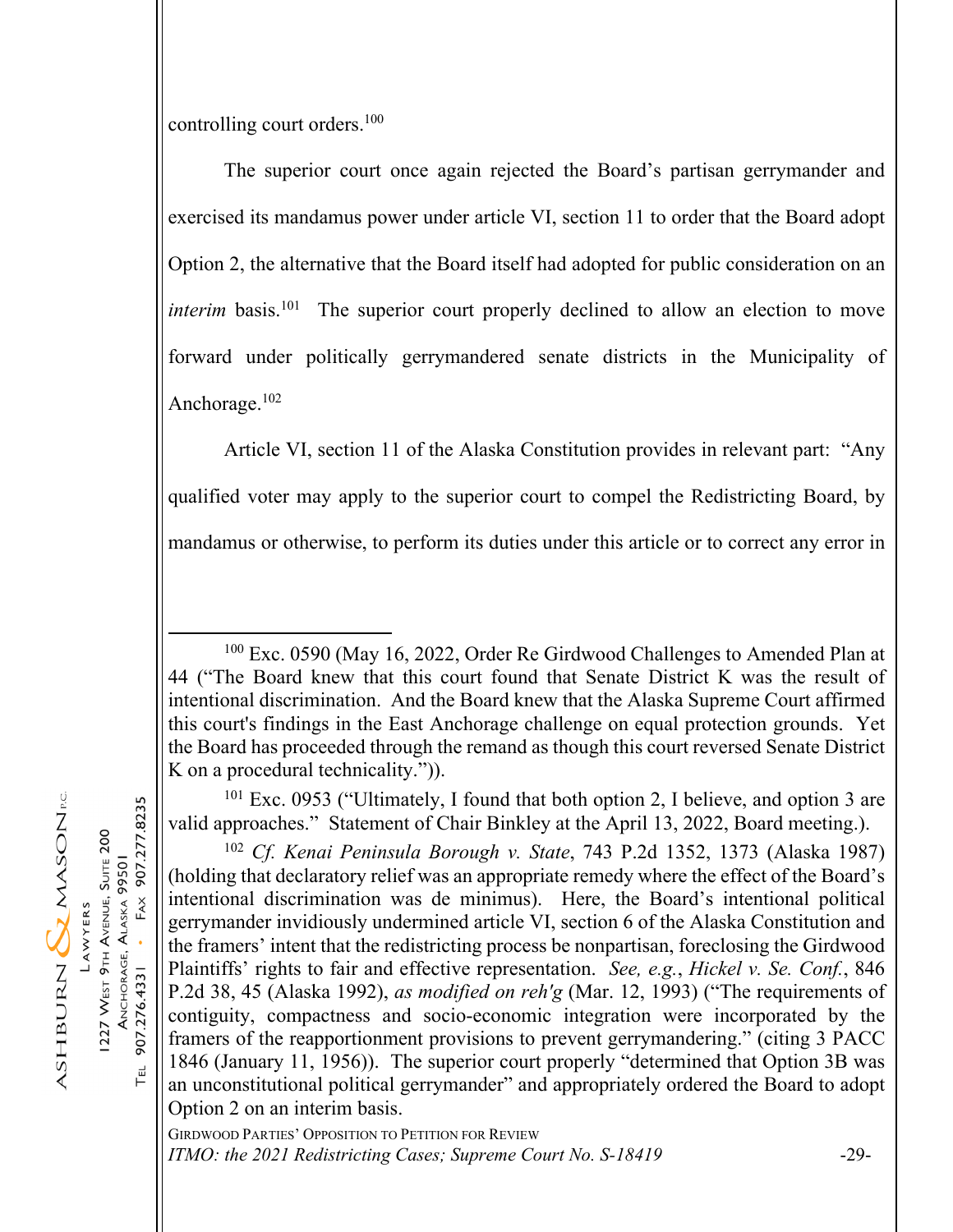redistricting."<sup>103</sup> In past redistricting cycles, prior to the 1998 constitutional amendment to article VI, court-appointed masters have instituted interim redistricting plans while legal challenges were addressed by the courts.104 When the legislature drafted the amendment, one of its "primary concerns was removing partisan politics from the redistricting process . . . requiring Board Members to be appointed 'without regard to political affiliation.' "105 Nonetheless, the Board chose to flout the order of the superior court and this Court and willfully perpetuate a political gerrymander contrary to the intentions of both the framers and the 1998 legislature.

 The Board argues that "since Section 11's enactment in 1998, no Alaska court has mandated the Board adopt *any* specific house or senate district[,]" and, in any event, the superior court lacked the power to correct the Board's error.<sup>106</sup> The problem with the Board's argument is that the Alaska Constitution expressly contemplates in article VI, section 11 that instances may arise where a court must exercise its mandamus power "to correct any error in redistricting."<sup>107</sup> The fact that past courts have not needed to exercise

103 Alaska Const. art. VI, § 11; *In re 2011 Redistricting Cases*, 294 P.3d 1032, 1044 n.22 (Alaska 2012) (Matthews, J., dissenting).

<sup>105</sup> Feb. 16, 2022 FFCL at 133–134 (quoting Minutes, H. Judiciary Comm. Hearing on H.J.R. 44, 20th Leg., 2d Sess., Tape 98-15 Side B No. 0016 (Feb. 11, 1998) (statement of Rep. Brian Porter, Joint-Sponsor).

<sup>106</sup> Board's Petition for Review at 33.

GIRDWOOD PARTIES' OPPOSITION TO PETITION FOR REVIEW *ITMO: the 2021 Redistricting Cases; Supreme Court No. S-18419* -30-107 Alaska Const. art. VI, sec. 11; *see also Anderson v. Dep't of Admin., Div. of Motor Vehicles*, 440 P.3d 217, 220 (Alaska 2019) ("Traditionally, a suit asking the court

ASHBURN & MASON 227 WEST 9TH AVENUE, SUITE 200 ANCHORAGE, ALASKA 99501 LAWYERS

907.277.8235

 $FAX$ 

 $\ddot{\phantom{a}}$ 

907.276.4331

 $\Gamma$ EL

<sup>104</sup> *See, e.g.*, *Hickel v. Se. Conf.*, 846 P.2d 38, 65 nn.11–12 (Alaska 1992), *as modified on reh'g* (Mar. 12, 1993) (incorporating Memorandum and Order in Case No. 1JU–91–1608 Civil (Consolidated) (discussing appointment of special masters to implement an interim plan during legal challenges following the 1991 redistricting and referencing the appointment of special masters in 1972 for the same purpose)).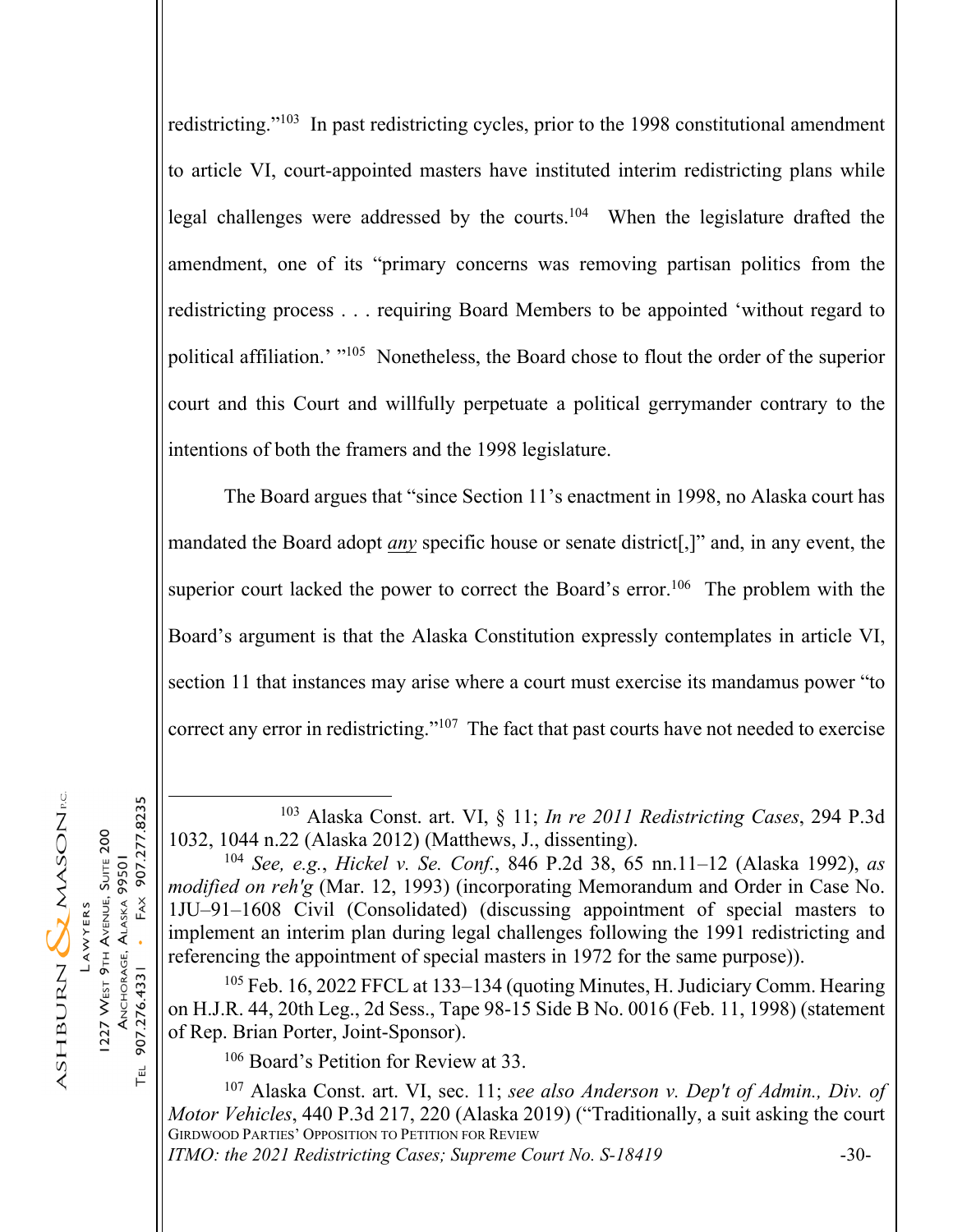their mandamus authority does not mean the constitutional remedy is unavailable; it merely means that no prior board has been so derelict as to require mandamus.

 In this case, there was not time to remand for a third Board process before the June 1 primary election candidate filing deadline. The superior court was therefore faced with a choice between two imperfect options: (1) allowing the next election cycle to proceed on Option 3B, an unconstitutional, gerrymandered map;<sup>108</sup> or (2) exercising its mandamus power to order the Board to adopt Option 2, an apparently constitutional alternative that the Board itself developed, that a majority of the Board indicated was a valid alternative, and that had been presented by the public through public process.<sup>109</sup> The superior court chose the better of these two options: the apparently constitutional map, not the definitively unconstitutional map. The superior court was, however, sensitive to the Alaska Constitution's delegation of redistricting authority to the Board, and ordered that Option 2 be adopted *only on an interim basis*. The superior court remanded the

<sup>108</sup> *See, e.g.*, *Kenai Peninsula Borough v. State*, 743 P.2d 1352, 1372 (Alaska 1987) ("We consider a voter's right to an equally geographically effective or powerful vote, while not a fundamental right, to represent a significant constitutional interest.").

GIRDWOOD PARTIES' OPPOSITION TO PETITION FOR REVIEW <sup>109</sup> The overwhelming majority of the public testimony by the residents of districts affected by the Board's political gerrymander spoke out in favor of Option 2. *See, e.g.,* Exc. 0934; Exc. 0806; Exc. 0807; Exc. 0818; Exc. 0819; Exc. 0913; Exc. 0914; Exc. 0915; Exc. 0916; Exc. 0917; Exc. 0918; Exc. 0919; Exc. 0920; Exc. 0922; Exc. 0923; Exc. 0924; Exc. 0927; Exc. 0929; Exc. 0935; Exc. 0945; Exc. 0946; Exc. 0954.

*ITMO: the 2021 Redistricting Cases; Supreme Court No. S-18419* -31-

907.277.8235

 $FAX$ 

 $\ddot{\phantom{0}}$ 

907.276.4331

to order a government official to act in a certain way is an action for mandamus. The writ of mandamus was abolished in Alaska many decades ago by court rule, but the type of relief once provided by the writ may still be obtained by appropriate action or by appropriate motion under the practice prescribed in the Alaska Civil Rules." (internal citations and quotation marks omitted)). It should be beyond dispute that where mandamus powers are expressly authorized by the Alaska Constitution, the writ may still be obtained by an action under same.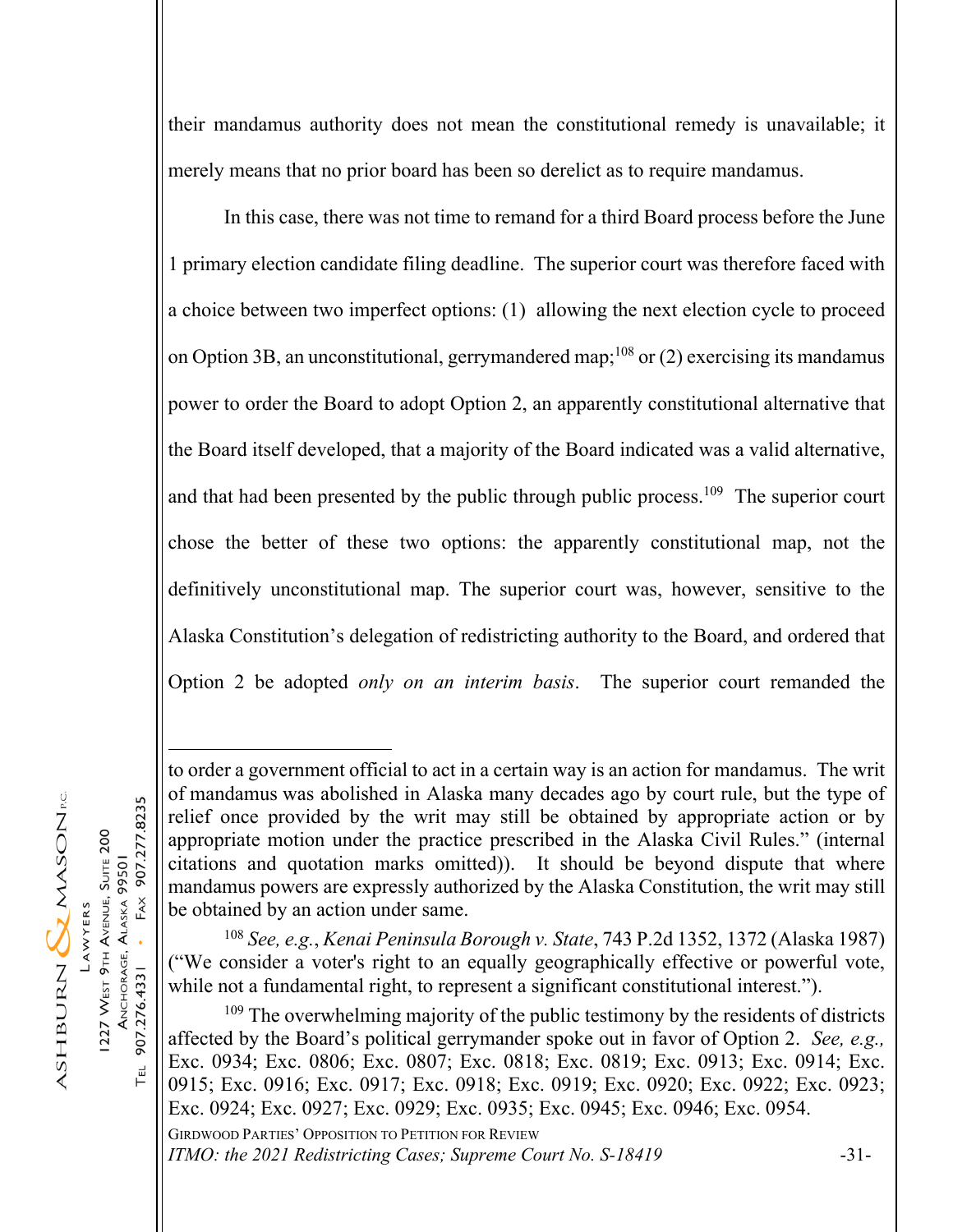proclamation to the Board for adoption of a permanent map. This was a prudent, modest use of its constitutional mandamus power that balanced the realities of the situation with respect for the Board's delegated authority.

 The superior court's remedy will ensure that the next election does not occur on an unconstitutional map, while the Board works a third time to complete its task of adopting fair, impartial, nonpartisan senate pairings.

# **V. CONCLUSION**

The Board characterizes the superior court's order as "a result in search of a reason"—an unusual accusation to level against an impartial member of the judiciary, especially one whose work the Board respected and, in part, defended in the last round of litigation. Based on the record, this characterization is far more apt when applied to the Board itself.

The Board has twice proven that it cannot be trusted to draw a fair, impartial Senate map for Anchorage. This situation is precisely why article VI, §11 of the Alaska Constitution gives the courts the authority "to compel the Redistricting Board, by mandamus or otherwise, to perform its duties under this article or to correct any error in redistricting." The Girdwood Parties ask this court to affirm the superior court's invocation of its mandamus power to correct the error the Board made in adopting a second unconstitutional gerrymandered map and impose Option 2 on an interim basis for the upcoming election.

GIRDWOOD PARTIES' OPPOSITION TO PETITION FOR REVIEW *ITMO: the 2021 Redistricting Cases; Supreme Court No. S-18419* -32-

907.277.8235

 $FAX$ 

 $\ddot{\phantom{a}}$ 

907.276.4331

 $\Gamma$ EL